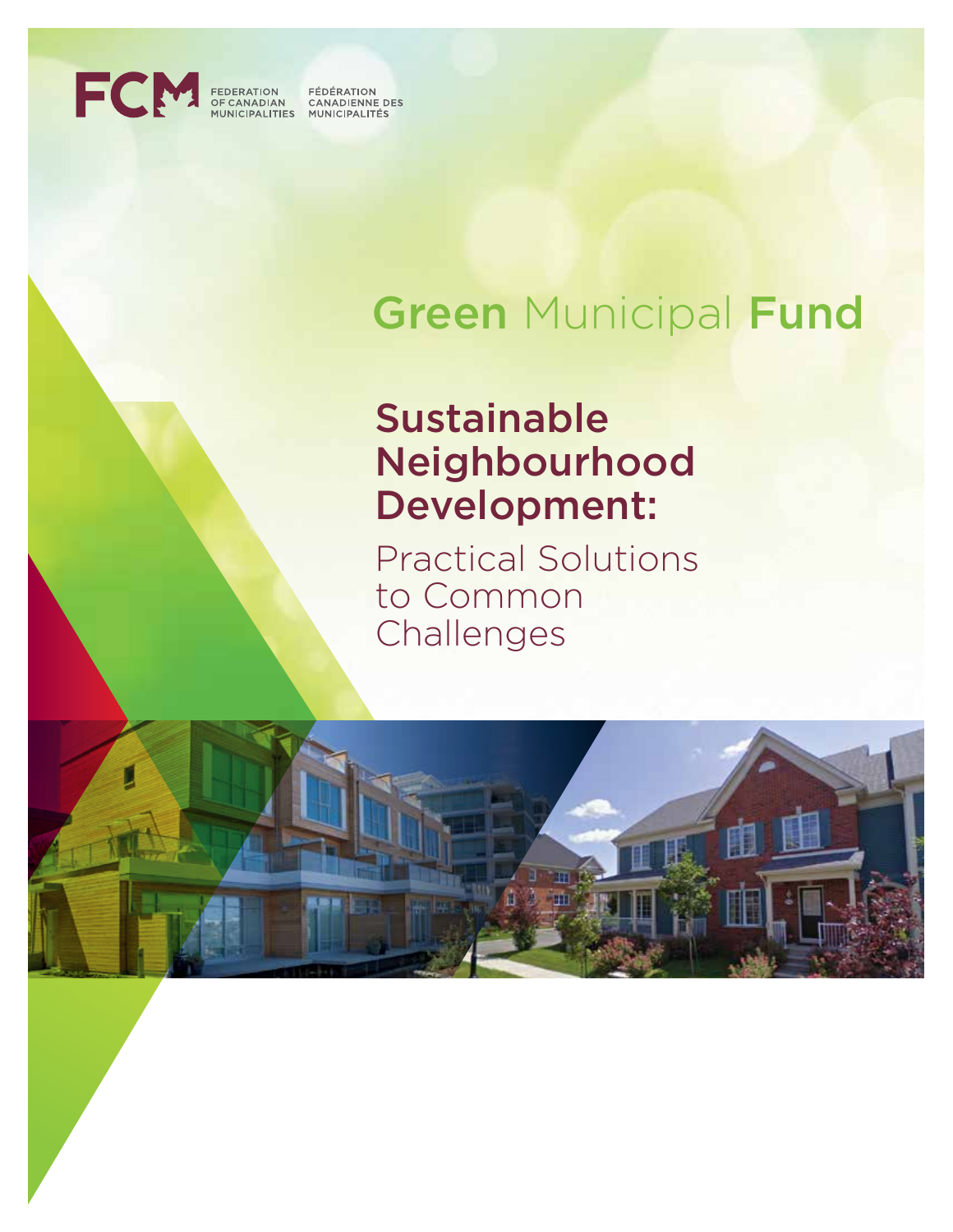## Acknowledgements

The Federation of Canadian Municipalities gratefully acknowledges contributors to this document. It was researched and written by Peter Whitelaw, MCIP, and Robert Barrs, MCIP, LEED<sup>®</sup> AP (Modus Planning, Design & Engagement Inc.), with contributions from a team of FCM staff: Jeca Glor-Bell, Chris Lindberg, Suzanne Moccia and Shannon Joseph.

The authors would also like to thank Ray Tomalty of Smart Cities Research Services for substantial contributions to an earlier document upon which much of this guide is based.

Cover images:

*Left: A streetscape of the Dockside Green development in Victoria, BC Right: A streetscape of the Village de la Gare development in Mont-Saint-Hilaire, QC (Credit: CMHC, 2007)* 

The Government of Canada endowed FCM with \$550 million to establish the Green Municipal Fund™. The Fund supports partnerships and leveraging of both public and private-sector funding to reach higher standards of air, water and soil quality, and climate protection.





Sustainable Neighbourhood Development: Practical Solutions to Common Challenges

©2016 Federation of Canadian Municipalities. All rights reserved.

Federation of Canadian Municipalities 24 Clarence Street Ottawa, Ontario K1N 5P3 www.fcm.ca/gmf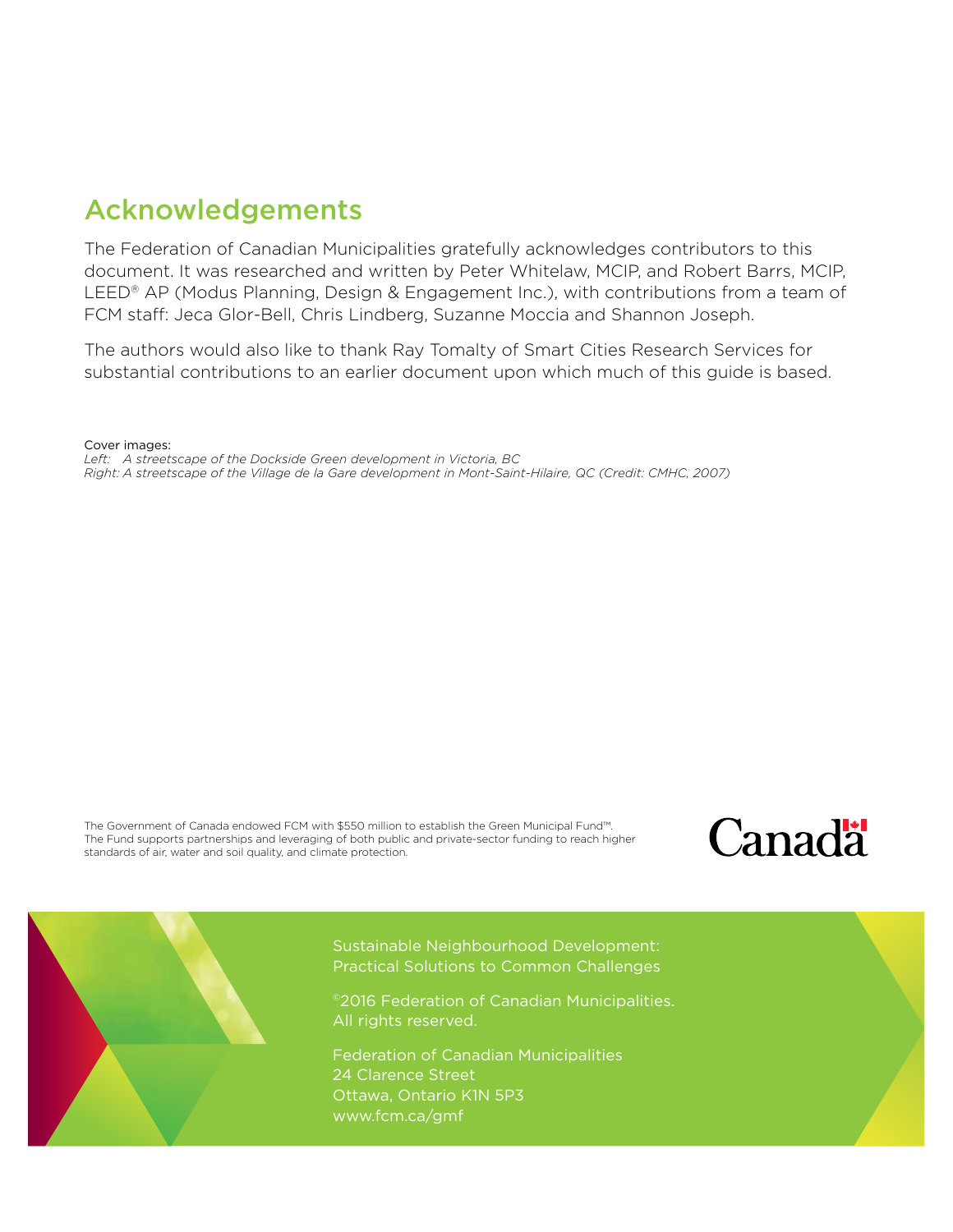## **Contents**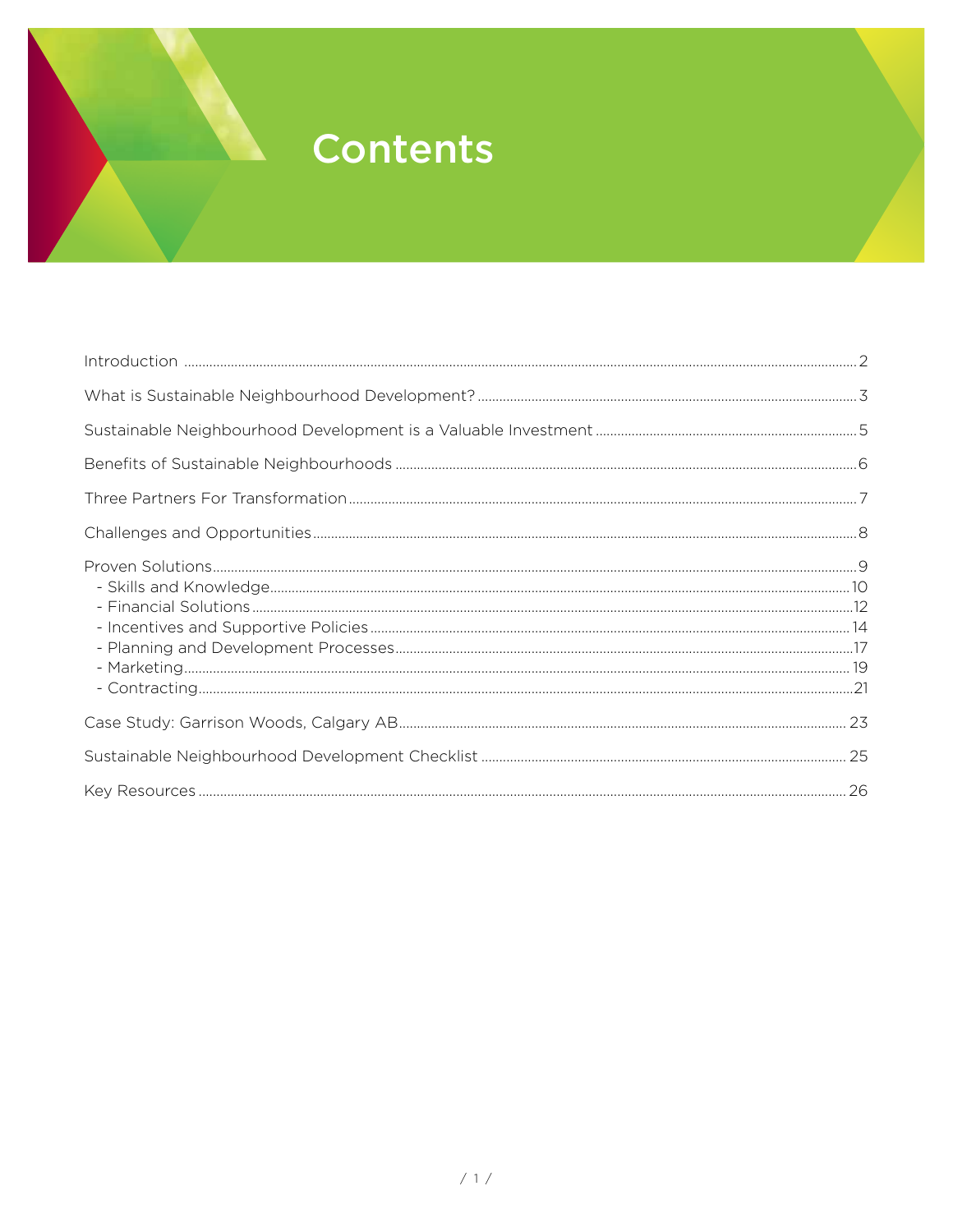## Introduction

Sustainable neighbourhoods are the neighbourhoods of the future. As the world becomes more and more urbanized, there is a growing need to create great places that contribute to a healthy environment and support a strong community. If municipalities are to build neighbourhoods that meet those needs, their development must be viable, and if those neighbourhoods are to last, they must support healthy municipal and household finances.

In order to create sustainable neighbourhoods, municipalities need to support a viable development model focused on creating lasting environmental, social and economic value. This guide will help local governments create the conditions to enable sustainable neighbourhood development, and it will help developers deliver on that promise.

This guide provides top-line, how-to information about the planning and development of sustainable neighbourhoods, offering practical solutions to common challenges. It answers important questions about sustainable neighbourhood development:

- 1. What is a sustainable neighbourhood, and how can I make the case for pursuing this kind of development?
- 2. What are the major challenges, and how can they be overcome?
- 3. Where else in Canada has this been done successfully, and what factors led to that success?
- 4. Where can I go for more in-depth information?

FCM's Green Municipal Fund™ (GMF) encourages municipalities to develop sustainable community plans and local neighbourhood action plans that set goals and targets and identify actions to advance sustainability at the local level. GMF is a good source for further information and support.



*Streetscape of Southeast False Creek in Vancouver, BC (Source: HB Lanarc Golder)*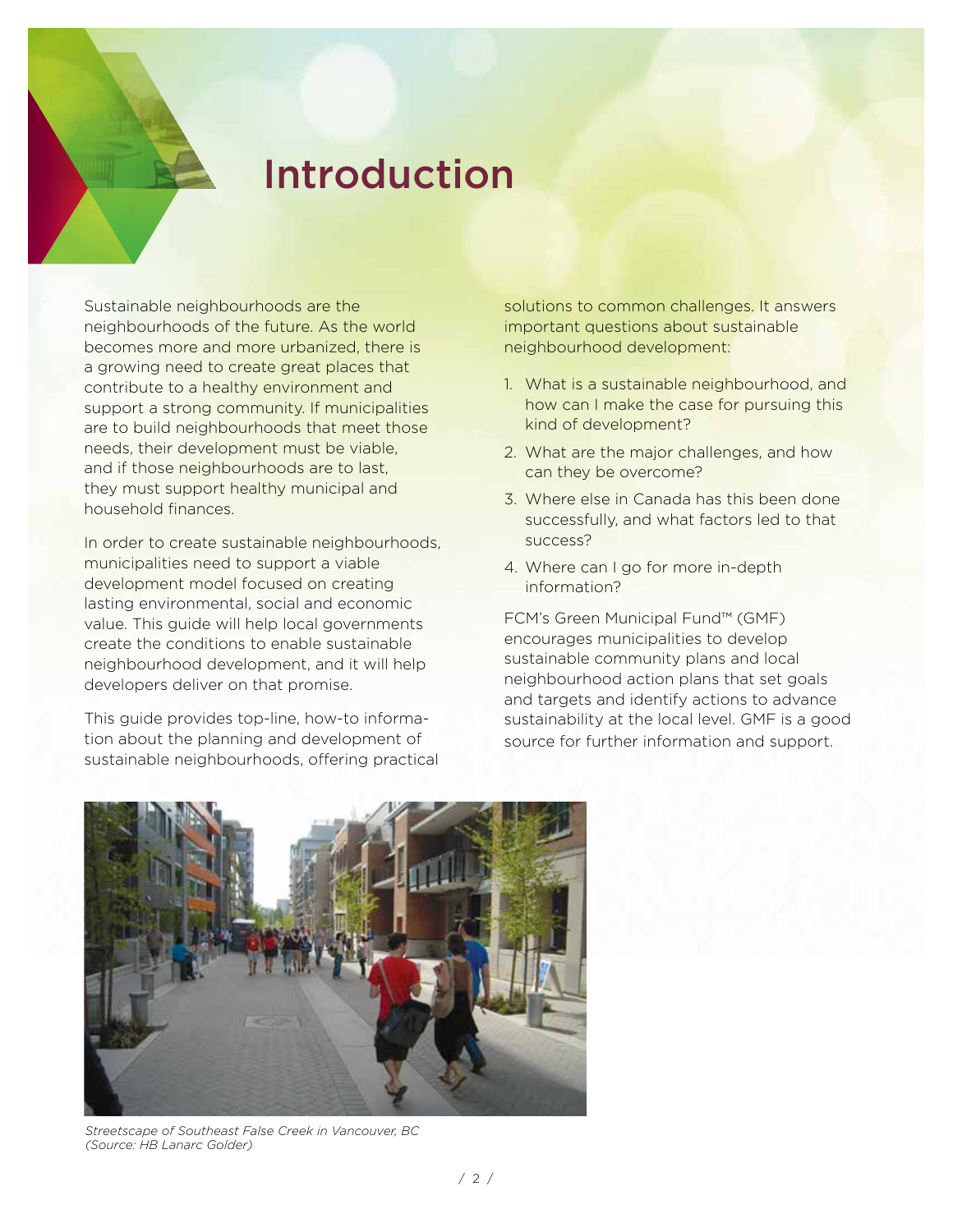## What is Sustainable Neighbourhood Development?

Because of the many different contexts in which development takes place, it is difficult to clearly define a sustainable neighbourhood. Sustainable neighbourhoods come in many different forms, but they share some common characteristics: they are relatively compact, mixed-use communities with good access to transit and incorporating a range of housing options, workplaces, parks, amenities, shops and services. They are also highly resourceefficient and support a high quality of life for all residents. From another perspective, a truly sustainable neighbourhood can be identified by the ambitious goals it would achieve, such as zero waste and net zero carbon, a high degree of housing affordability and diversity, and neutral or positive fiscal impact on the municipal budget.

Sustainable neighbourhood development is not a big departure from what some local governments are already doing in their planning and approval of subdivisions and neighbourhood plans. For many Canadian municipalities, however, it requires a fundamental re-thinking of development, municipal planning and regulation. The table on the next page links critical strategies to the features of a sustainable neighbourhood that they support. For many municipalities, implementing these strategies means changing current practices.

The rest of this document provides a guide to how to encourage the take-up of these strategies as well as a reference to some key resources to support further learning.



*Design Principles of Sustainable Neighbourhoods (Source: Modus Planning, Design & Engagement Inc.)*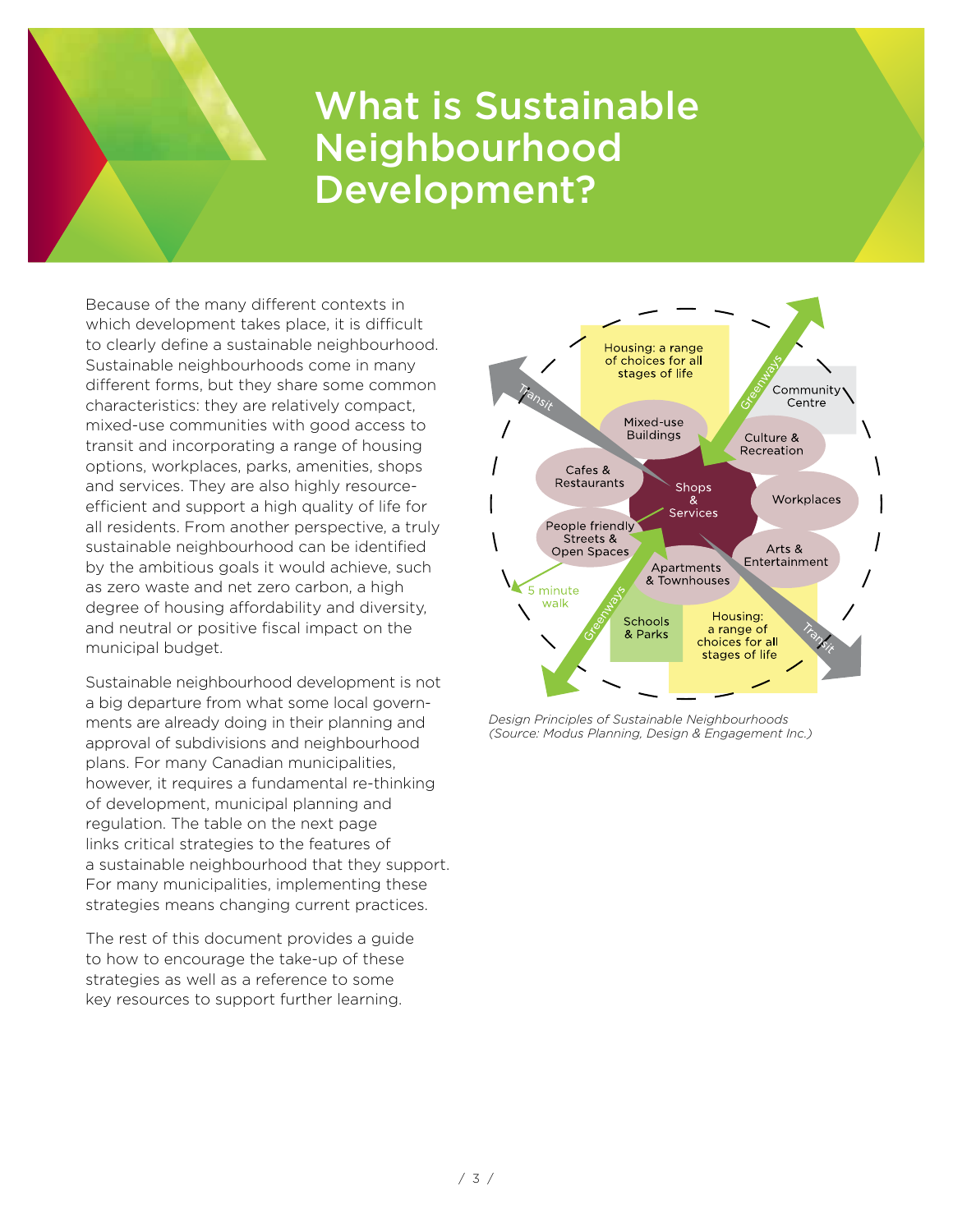## The 10 One Planet Principles

## Strategies for Sustainable Neighbourhood Development

|                                                            |   | <b>Features of a Sustainable</b><br>Neighbourhood                                                                         | <b>Critical Strategies</b>                                                                                                          |
|------------------------------------------------------------|---|---------------------------------------------------------------------------------------------------------------------------|-------------------------------------------------------------------------------------------------------------------------------------|
| Zero carbon                                                |   | Accessible, efficiently serviced<br>location                                                                              | • Support high quality infill<br>• Redevelop greyfields and<br>brownfields<br>• Develop transit-oriented<br>neighbourhoods          |
| Zero waste                                                 |   | Mixed use, offering easy access<br>to amenities, jobs, and services                                                       | • Mix land uses                                                                                                                     |
| Sustainable transport                                      |   | Diverse residents living in<br>diverse housing                                                                            | • Mix housing types                                                                                                                 |
| Sustainable materials                                      |   | Walking, cycling, transit, and<br>road networks linked to the city<br>and region                                          | • Integrate circulation networks<br>· Introduce transit-oriented<br>development (TOD)                                               |
| Local and sustainable food                                 |   | Multi-functional streets that<br>support social and<br>environmental functions as well<br>as multi-modal transportation   | • Design complete streets<br>• Reduce parking                                                                                       |
| <b>Sustainable water</b>                                   |   | An accessible network of<br>greenspace that functions<br>well ecologically and supports<br>recreation and food production | • Create integrated green<br>space networks<br>• Cluster development<br>• Encourage urban agriculture                               |
| Land use and wildlife                                      |   | A safe, social, and attractive<br>environment                                                                             | • Strengthen social and cultural<br>networks<br>• Incorporate great public<br>meeting spaces                                        |
| <b>Culture and heritage</b>                                |   | A unique identity, referenced<br>within the regional identity                                                             | • Use placemaking approaches                                                                                                        |
| <b>Equity and local economy</b>                            |   | Energy efficient buildings and<br>renewable energy system                                                                 | • Develop district and<br>renewable energy systems<br>• Optimize solar orientation<br>and access<br>• Use eco-industrial approaches |
| <b>Health and happiness</b>                                | € | Water-efficient buildings and<br>landscapes                                                                               | • Use water-efficient technology<br>• Use low-impact stormwater<br>management techniques                                            |
| UNESCO's 10 One Planet principles<br>For more information: |   |                                                                                                                           |                                                                                                                                     |

*www.unesco.org/education/*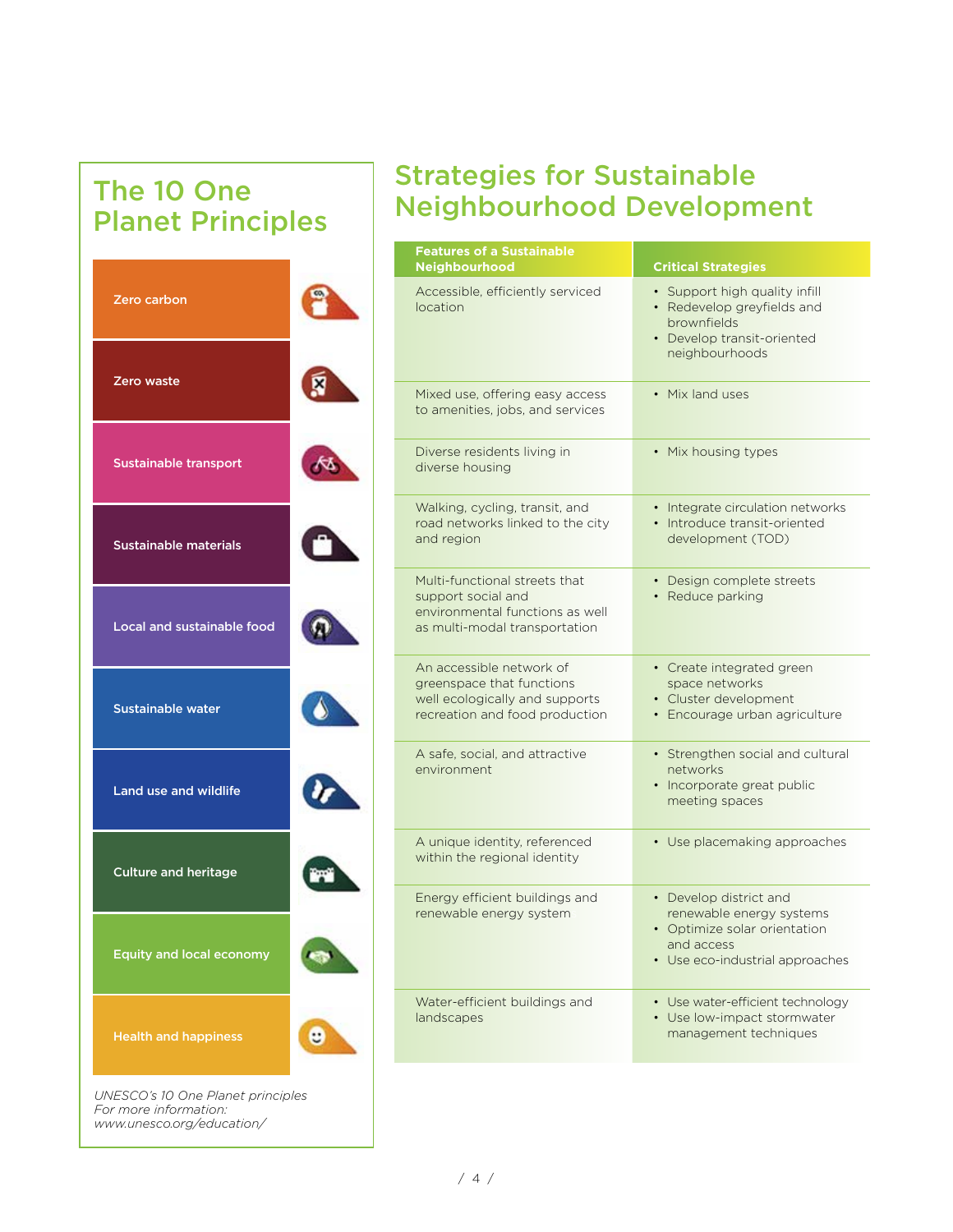## Sustainable Neighbourhood Development is a Valuable Investment

"Our sustainable practices are an investment in the future. Given worldwide trends on sustainability and our desire to have other lands entitled, it's about long-term value creation — a different business model"

*Peter McMahon, President, Kennecott Land (a Rio Tinto subsidiary), quoted in Urban Land Institute, 2007*



*Streetscape of Garrison Woods neighbourhood in Calgary, AB (Source: Canada Lands Company)*

Many Canadian municipalities face a number of major challenges, such as an aging population, aging infrastructure, climate change and volatile energy prices, and demands for more affordable, adaptable housing and for local economic development that is environmentally responsible. Fortunately, local governments and developers are well positioned to tackle some of these serious issues through the neighbourhood development process.

As agents of change, local governments and developers can take the original concept of "sustainable development" and rethink development as a valuable long-term investment that protects and enhances the environment and helps to meet the needs of all community members. At a neighbourhood scale, sustainable development is well within the grasp of Canadian municipalities: they have the design, technology and policy tools needed, as has been demonstrated by numerous success stories across the country.

Sustainable neighbourhood development has the potential not only to improve social outcomes but also to reduce risks for both developers and local governments, because the features that make neighbourhoods more resource-efficient and supportive of strong communities are often also more viable and fiscally sound. Furthermore, sustainable development tends to reflect a broad spectrum of interests, so planning and designing for sustainability has good potential to secure broad community, stakeholder and council support for proposed development, increasing the likelihood that plans will be approved.

The table of benefits on the next page provides some examples of the value created through sustainable development practices. Case study vignettes throughout the rest of the guide highlight the "triple bottom line" benefits realized on the ground.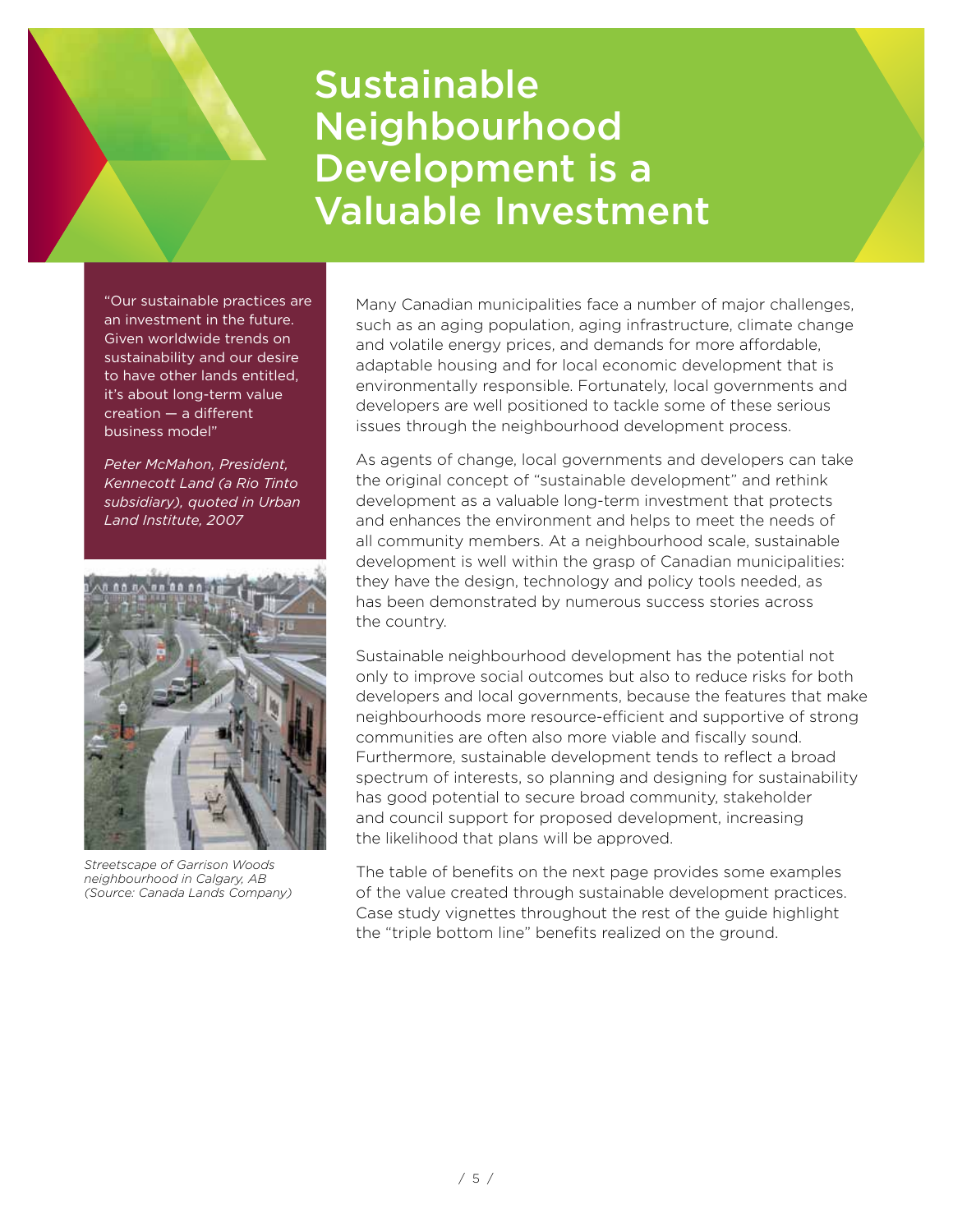## Benefits of Sustainable Neighbourhoods

Many studies have documented the benefits of sustainable neighbourhoods, comparing them to other forms of development. The following table highlights some of the measurable positive impacts of sustainable neighbourhoods

measured across a variety of contexts. The "Key Resources" section at the end of this guide includes these and other useful sources for demonstrating the benefits of sustainable neighbourhoods.

| <b>Benefit</b>                                                                              | <b>Impact</b>                                                                                                                                                                                      | <b>Source</b>                                                                    |
|---------------------------------------------------------------------------------------------|----------------------------------------------------------------------------------------------------------------------------------------------------------------------------------------------------|----------------------------------------------------------------------------------|
| Greater infrastructure efficiency<br>in denser communities                                  | Life-cycle costs of hard infrastructure are reduced<br>by up to 25% in denser communities.                                                                                                         | <b>CMHC 2008</b>                                                                 |
| Reduced infrastructure costs<br>through conservation design                                 | Per-lot capital costs are 33% lower with<br>conservation design than with conventional design.                                                                                                     | Delaware Department<br>of Natural Resources<br>and Environmental<br>Control 1997 |
| Increased marketability of<br>walkable neighbourhood                                        | Home values in communities with above-average<br>walkability command a premium of \$4,000 to<br>\$34,000.                                                                                          | Cortright 2009                                                                   |
| Faster property value<br>appreciation in communities<br>with open space preservation        | Lots in "conservation" subdivisions carry a<br>premium, are less expensive to build, and sell<br>more quickly than lots in "conventional"<br>subdivisions (or standard suburban developments).     | Mohamed 2006                                                                     |
| Reduced energy use and<br>greenhouse gas (GHG) emissions<br>in dense, mixed-use communities | GHG emissions are reduced by up to 50% in denser<br>communities.                                                                                                                                   | <b>Natural Resources</b><br>Canada (NRCan) 2010                                  |
| Greater affordability through<br>reduced household costs                                    | Installation of a solar hot water system in Halifax<br>saves about \$425/year and \$20,000 over the<br>system's lifetime, representing a 7-9% return on<br>investment.                             | Halifax Solar City<br>Program 2015                                               |
| Support for local businesses                                                                | In mixed (or "traditional") neighbourhoods, 56%<br>of residents walked to nearby commercial areas,<br>versus 33% in "suburban" neighbourhoods.                                                     | McCann 2005                                                                      |
| Reduced use of resources<br>(e.g. land, energy, water)                                      | Prairie Crossing, a conservation subdivision,<br>estimated a 40% reduction in stormwater runoff<br>and 50% reduction in building energy consumption<br>compared to standard suburban developments. | Gorgolewski, Komisar<br>and Nasr 2011                                            |
| Reduced greenhouse gas<br>emissions with district energy                                    | The Regent Park district energy system produces<br>30% fewer GHGs than a typical heating/cooling<br>system.                                                                                        | <b>FCM 2010</b>                                                                  |
| Reduced obesity and related<br>health problems                                              | Living in dense, highly connected, mixed-use<br>neighbourhoods reduces the likelihood of obesity<br>significantly.                                                                                 | Frank, Engelke and<br>Shmid 2003                                                 |
| Increased safety                                                                            | Grid-based street networks with small block lengths<br>and narrower road widths have fewer pedestrian<br>injuries than wider streets with longer block lengths.                                    | Swift, Painter and<br>Goldstein 2006                                             |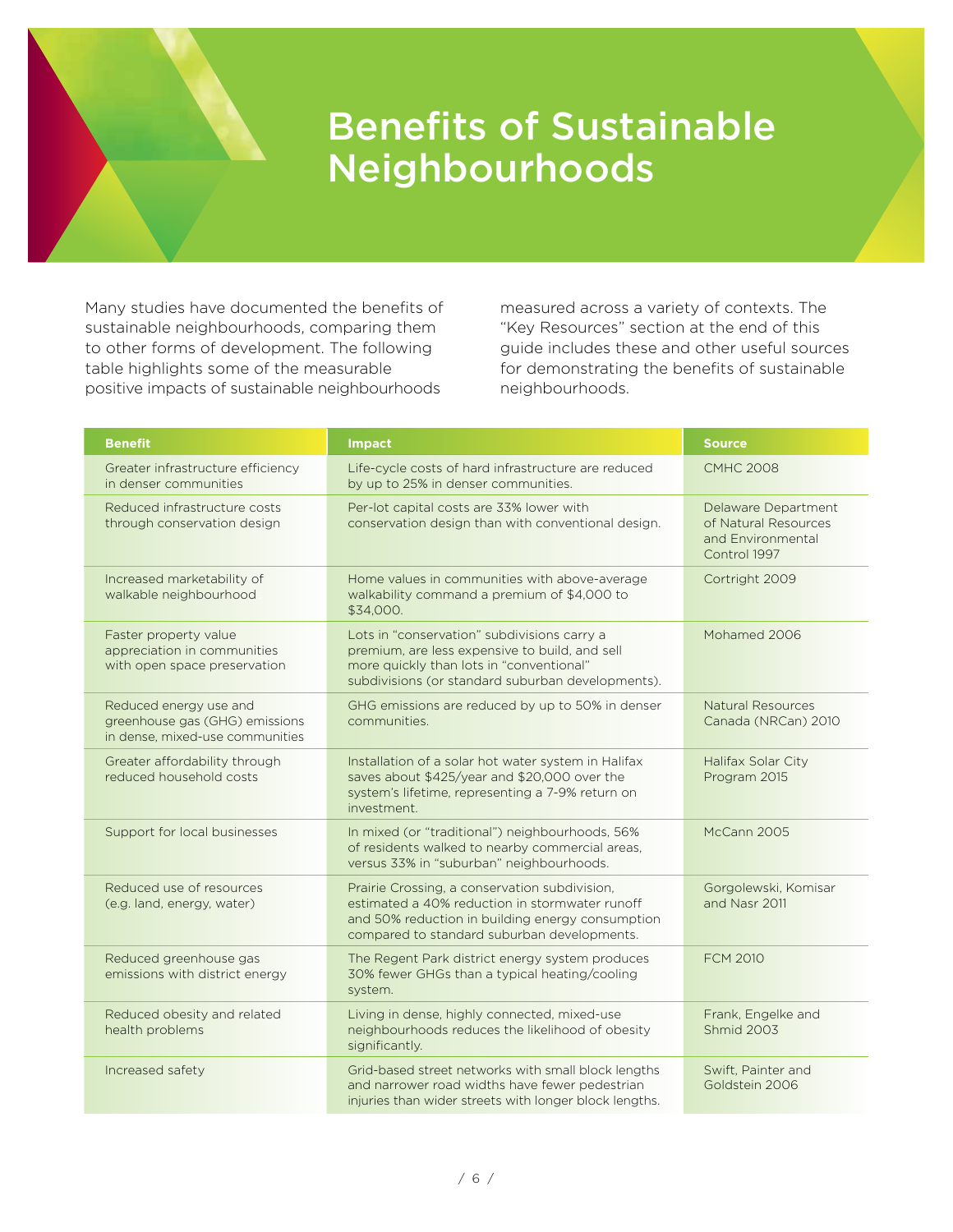## Three Partners for Transformation

Both developers and local governments have a role to play in shifting to sustainable neighbourhood development. Developers initiate projects and respond to the regulatory, market and financial context in which they operate. They take on risks and realize a financial return in exchange. Local governments, meanwhile, support the public good by shaping the regulatory environment and influencing market and financial factors. In some cases, they champion changes in development practice through regulations, incentives and other initiatives. Developers and local governments have complementary roles in the transformation to sustainable neighbourhoods: developers adjust their practices, and local governments encourage and facilitate this adjustment. This relationship offers opportunities for the two to collaborate, working together to remove barriers and adopt new practices.

The community itself is a third partner: as the source of political support for the local government, community voices are heard in rezoning hearings, Town Halls and public consultations across the country. Most importantly, when involved in planning and design, community members bring valuable ideas and knowledge about what will work for them. Strategies that address the needs and roles of developers, local governments and citizens in overcoming key challenges will be most effective at moving the market and local communities toward sustainable outcomes.



*Conceptual plan view of the Terres du Soleil neighbourhood in Sainte-Martine, QC*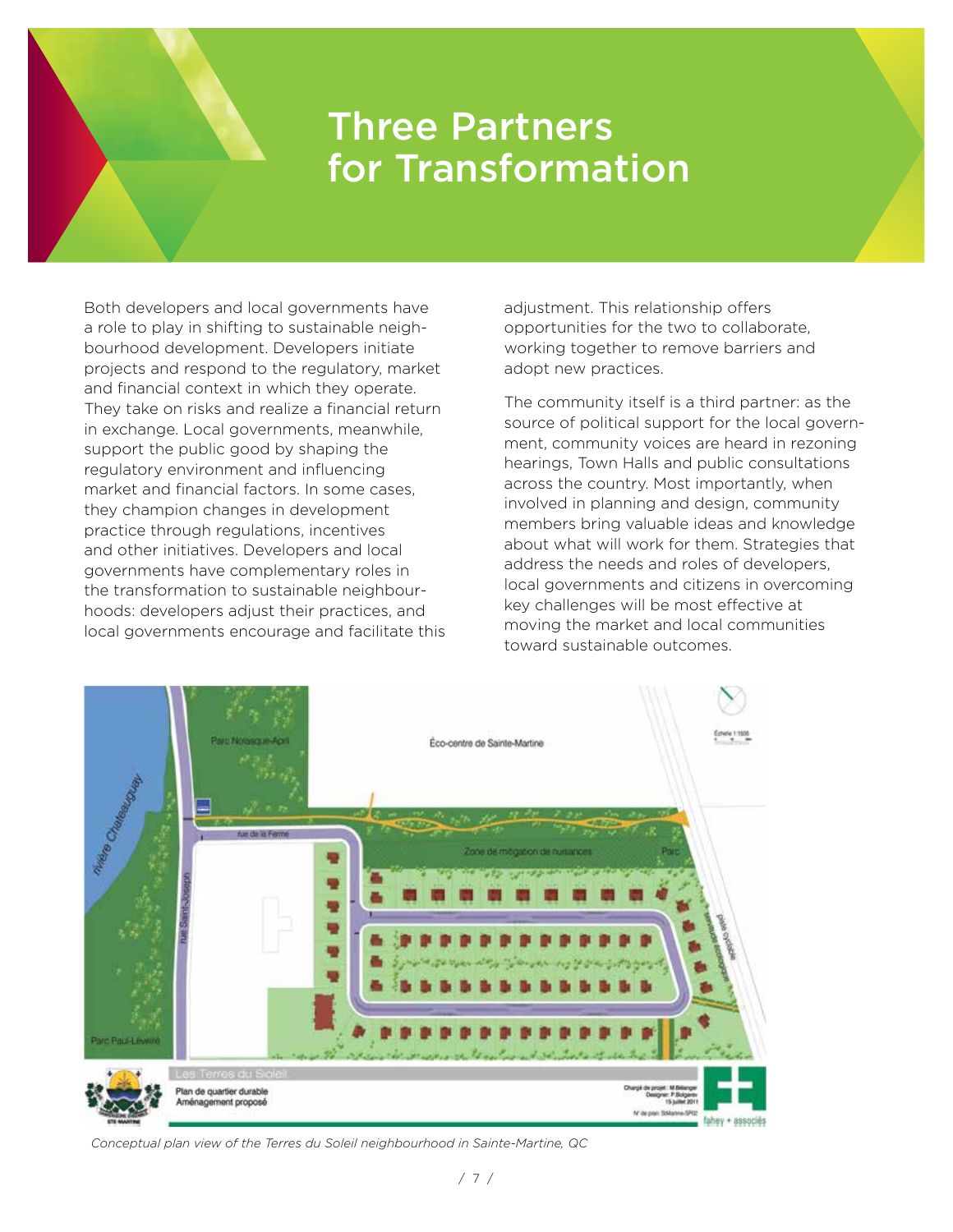## Challenges and Opportunities

Creating sustainable neighbourhoods requires a wide range of changes to conventional development practice — some modest, others profound. These new approaches come with their own challenges and risks, but they also bring significant benefits and opportunities.

CMHC research on just one of these new approaches, residential intensification , highlighted three major challenges: higher development costs (compared to greenfield development), neighbourhood opposition and regulatory issues (CMHC 2004). CMHC found that these types of projects are associated with "more financial risks, delays and complexities…." Despite the risks, the completed projects met the needs of the communities in which they were built, including lower infrastructure costs, more diverse housing options, and improved health and safety. Furthermore, most developers were satisfied with their return on investment (in other words, the profit compensated for the risk).

While sustainable neighbourhood development may have greater risks than conventional development, the payback can be considerable for all involved. Investing in sustainable neighbourhoods now can mean lower costs in the future. The local government benefits from lower costs for infrastructure, energy, water use and maintenance. These lower costs mean more cost-efficient delivery of government services, with potential for lower taxation, attracting businesses and residents. Residents are also attracted by the potential for healthier

lifestyles, more choice in travel modes and better access to green space.

Investing in sustainable design can also be an important strategy to help developers reduce future risks, because those who learn how to develop sustainably before it is required in core markets do not have to fear new regulations. Furthermore, incorporating sustainable design features into a project can provide access to the growing niche "green" market. In the US, 13–19% of the public is interested in green buildings, alternative energy and alternative transportation (Lifestyle of Health and Sustainability (LOHAS) 2012). In Canada, a 2010 study in Quebec City found that 40% of respondents were interested in living in a sustainable community, and were willing to pay a 6% premium (Quebec 2010).



*Public space in the Bois-Franc neighbourhood in Montreal, QC (Source: CMHC)*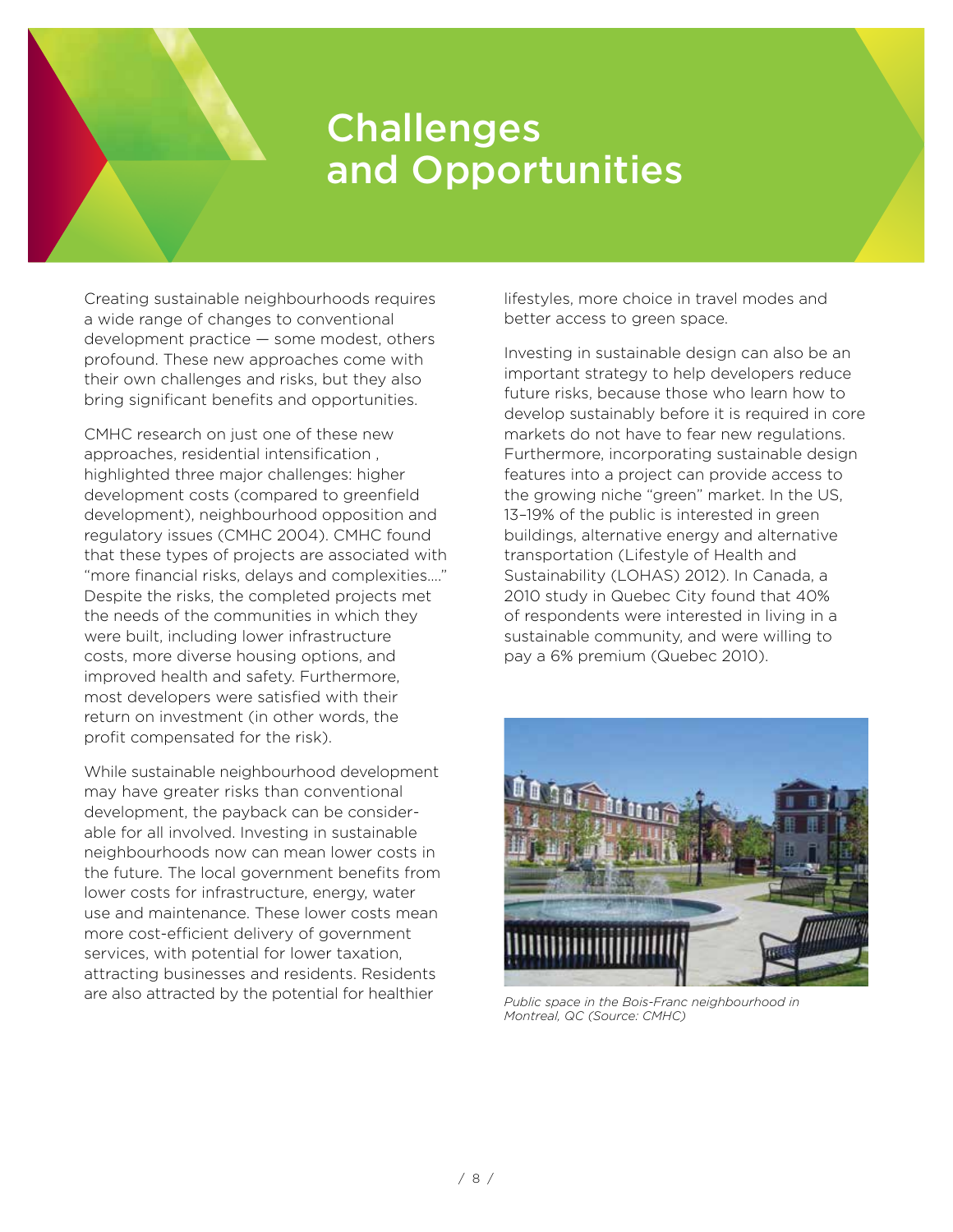## Proven Solutions

To help local governments and developers access the benefits of sustainable neighbourhoods, this guide highlights well-established solutions to common challenges. While some solutions have been applied more in some parts of Canada than others, and some are more familiar in other countries, this guide profiles how these solutions have succeeded in the Canadian context. It highlights the complementary roles developers and local governments play in implementing complete solutions, using icons to indicate if the solution is applicable to local governments  $\frac{d}{d\mathbf{r}}$ , developers  $\bullet$ , or both  $\mathbb{E}$   $\bullet$ .

While the solutions can be applied in almost any order, they are presented here as steps in the process of enabling development of a sustainable neighbourhood. The first is the development of the **skills and knowledge** needed to support and implement sustainable developments. The second and third are about removing **financial and regulatory barriers**. These are followed by approaches to **planning and development** that can increase the likelihood of planning/design success and long-term performance. Last are two supporting considerations: how to use **marketing**, and **contracting** to support and drive sustainable neighbourhoods.

| <b>Category</b>                          | <b>Challenges</b>                                                                                                                                                                                                                                          | <b>Solutions</b>                                                                                                                                                                                                                               |
|------------------------------------------|------------------------------------------------------------------------------------------------------------------------------------------------------------------------------------------------------------------------------------------------------------|------------------------------------------------------------------------------------------------------------------------------------------------------------------------------------------------------------------------------------------------|
| Skills and<br>knowledge                  | • Lack of familiarity with sustainable practices<br>• Lack of skills (e.g. for redevelopment<br>and infill)                                                                                                                                                | Education and awareness<br>Training and education<br>匬<br>Incentives for planning/design practice                                                                                                                                              |
| Financial<br>solutions                   | • Higher capital costs<br>• Split incentive<br>• Formula-based and single-use financing<br>models<br>• Business models do not capture potential<br>value<br>• Projects too tightly scoped to capture value<br>(e.g. from nearby synergistic opportunities) | $\left  \right $ Leverage partnerships<br>$\bullet$<br>Link across systems and scale<br>Green Ioans<br>$\frac{1}{\ln n}$ Financial incentives, development<br>charges, and investments<br>Utility partnerships<br>Focus on end-use, least-cost |
| Incentives and<br>supportive<br>policies | • Inappropriate zoning<br>• Overly prescriptive standards<br>• Restrictive street standards<br>• Weak policy support                                                                                                                                       | $\frac{1}{2}$ Supportive policies, plans,<br>and standards<br>匬<br>Approvals checklists<br>Expedited approvals processes<br>Prioritize more sustainable sites                                                                                  |
| Planning and<br>development<br>processes | • Linear planning and development<br>processes<br>• Public consultation emphasizes approvals<br>over co-creation of value<br>• Inflexible, single-purpose design                                                                                           | Performance-focused<br>development<br>Integrated design processes<br>involving end-users<br>Pilot programs and one-offs<br>Build in flexibility and adaptability                                                                               |
| Marketing                                | • Market research is biased to the status quo                                                                                                                                                                                                              | Alternative market research methods<br>Rating systems and awards                                                                                                                                                                               |
| Contracting                              | • Contracts often focus on legal and short-<br>term financial considerations                                                                                                                                                                               | Requests for proposals (RFPs) with a<br>"triple bottomline" approach<br>Land sale conditions<br>Performance contracts                                                                                                                          |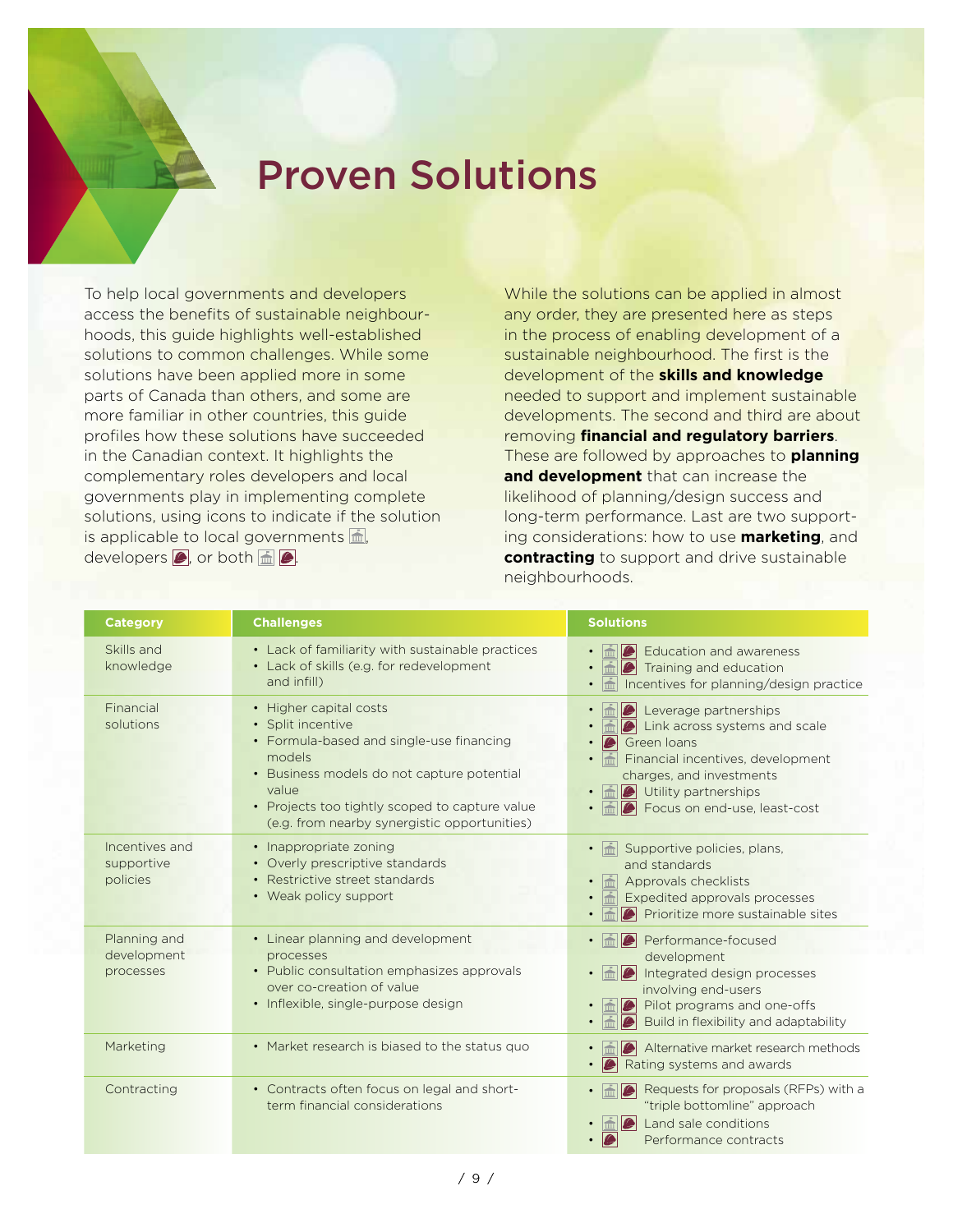## Skills and Knowledge

The skills to design and build sustainably, and the level of understanding and support for sustainable neighbourhoods, vary from place to place. Local governments need to be aware of the current capacity of designers, developers and builders in their market, and the community's culture, as they move to strengthen sustainable development practice. Some communities have strong latent demand for sustainable neighbourhoods, while in others the public has trouble envisioning these neighbourhoods and their benefits. Equally, some markets have few developers experienced in infill and redevelopment. In these areas, regulations that restrict greenfield development should only be considered in tandem with initiatives to help local government decision-makers and the development community gain the required skills.

## **Challenges**

- **Community members** do not understand the features and benefits of sustainable neighbourhoods.
- **Developers, approving** officers and other local government staff lack familiarity or comfort level with sustainable practices and solutions.
- **Contractors and** developers lack skills (e.g. for development of small or constrained sites).

## **Solutions**

- **Education and awareness:** Programs that help shift public consciousness about the features and benefits of sustainable development can lay the groundwork for successful approval of policies, regulations and plans that support sustainable neighbourhoods. To be effective, these programs need to go beyond consultation on plans; they should reach a broad cross-section of the community and use cultural change approaches.
- $\mathbf{F}$  **Training and education:** Both the development community and local governments can provide training. Joint delivery of such programs would have the added benefit of helping each better understand the other's needs. For example, Metro Vancouver initiated BuildSmart, an initiative to encourage the local development community to use green development strategies and technologies and keep up with broader developments.
- 孟 **Incentives for planning/design practice:** Using incentives to encourage developers or builders to adopt new practices is a way of encouraging learning by doing. An excellent example is a short-lived incentive Seattle provided to development teams to conduct integrated design processes. The program helped many local teams become proficient quickly, but then became oversubscribed. It was restricted to first-time applicants, and was removed entirely as the practice became widespread.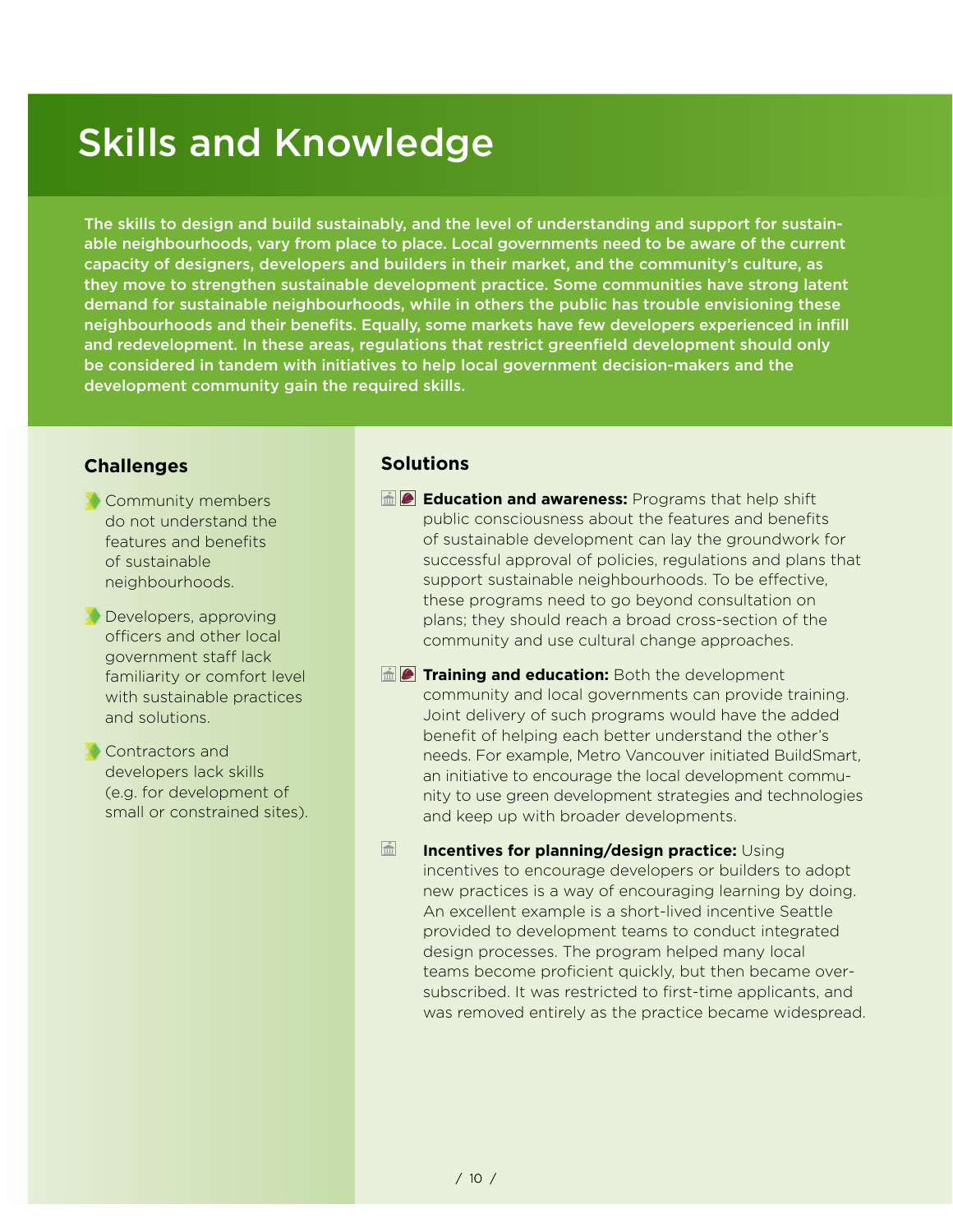## **SUNRIDGE LETHBRIDGE, AB**

The City of Lethbridge (pop. 90,000) planned a green housing development called SunRidge and oversaw the construction of the first 84 houses. Key goals were to protect the environment, spur local builders to adopt green building techniques and inspire other municipalities to launch similar initiatives. The 84 dwellings are estimated to save 323 tonnes of greenhouse gases and 15 million litres of clean water per year. Approximately half a tonne of waste was diverted from landfill during construction of each house through greener building practices.

#### **Challenge:**

Lack of knowledge, understanding and clear framework for sustainable development

#### **Solutions used:**

- The city led planning and development and oversaw construction.
- The city adapted an existing, tested framework (BUILT GREEN®) with support from the development/ building community.
- The city offered cash rebates to encourage builders to meet the more stringent BUILT GREEN® Silver and Gold certification standards.

During the first two phases of development, 84 new homes in SunRidge met BUILT GREEN® standards: 78 were certified Gold, five were certified Silver and one was certified Bronze.

#### **More information:**

www.fcm.ca/gmf GMF Project Number 7174 Lethbridge Land, Tel.: 403-320-3905



*Town homes under construction in the SunRidge neighbourhood of the City of Lethbridge, AB (Credit: City of Lethbridge)*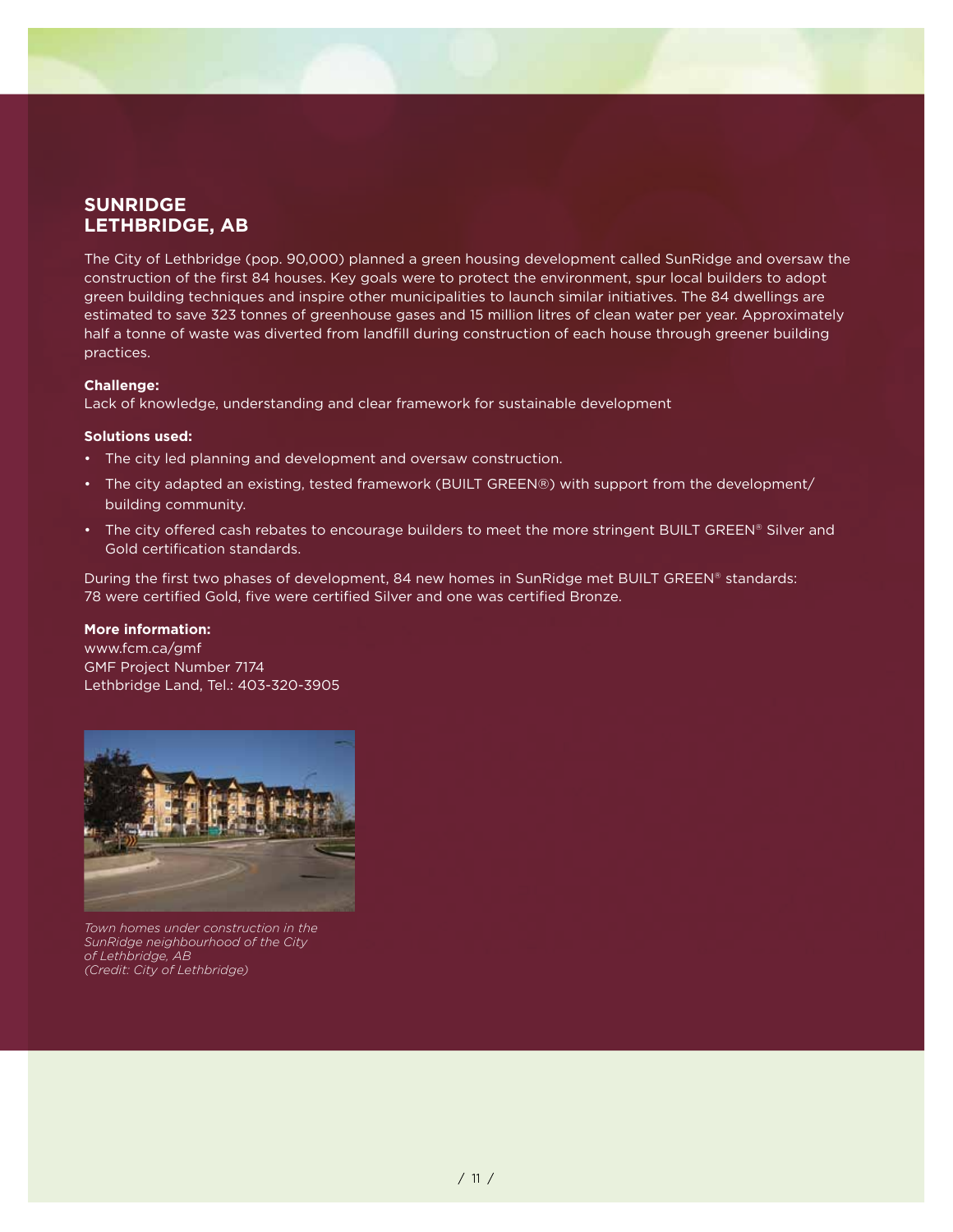## Financial Solutions

"It costs too much" is the refrain typically heard about sustainable development: we all want to do it, but can't find ways to make the numbers work. A number of solutions are available, some of which are surprisingly easy to implement. The aim is to match financial mechanisms to the structure of costs and the benefits. For example, investments in smart growth and walkable communities often take longer to payback than traditional development projects. However, if done right they also provide much greater value over time because they generate a thriving, livable community that attracts people and businesses over the long term. A good solution is to find more patient capital, such as large pension funds looking for steady, lower-risk returns for the long term.

## **Challenges**

- Higher capital costs for efficient, green technology
- Split incentive, where capital costs are borne by developers and operating savings are realized by buyers – but not recognized in the sales prices
- Formula-based and singleuse financing models
- Business models do not capture potential value, e.g. build/sell models do not capture revenue from operating energy savings
- Projects are scoped tightly, missing key opportunities to capture value through synergies with nearby uses or systems
- Design for incremental improvements usually involves incremental changes and cost increases
- **Design and planning** typically focus on standard products or approaches that are expensive ways of meeting community needs.

## **Solutions**

- **Leverage partnerships:** Partnerships may involve many players, pairing developers with local governments, utilities, and other government agencies. For example, developermunicipal partnerships may deliver affordable housing that either party on their own would not be able to achieve. EcoDistricts [\(ecodistricts.org](www.ecodistricts.org)) and 2030 Districts [\(www.2030districts.org](www.2030districts.org)) are two organizations offering support to local governments building effective partnerships.
- **E Link across systems and scales:** Seeing the neighbourhood as part of a larger community is critical, as is linking to strategies at a smaller (site or building) scale. For instance, a complete energy strategy considers investments at a city-wide (e.g., natural gas pipes), district (neighbourhood energy utility), and building (renewable production and energy efficiency) scale, and finds solutions that combine the best options among them. Integration across scales is a way to find new opportunities and new value. Similarly, linkages between systems are opportunities to find value. Parks are an obvious example, as their open space can meet multiple objectives for recreation, habitat, stormwater management, air quality, aesthetics, market value, alternative transportation and more. A plan for a sustainable neighbourhood, such as a Sustainable Neighbourhood Action Plan (SNAP) is a good opportunity to identify and decide how to realize these linkages.
- $\blacktriangleright$ **Green loans:** These bridge the "split incentive" mentioned above for residential developments. The developer determines the incremental capital costs of green features, and takes out a long-term loan on behalf of the condominium/property owners for that amount. The savings from reduced energy and water use are usually more than the loan servicing costs,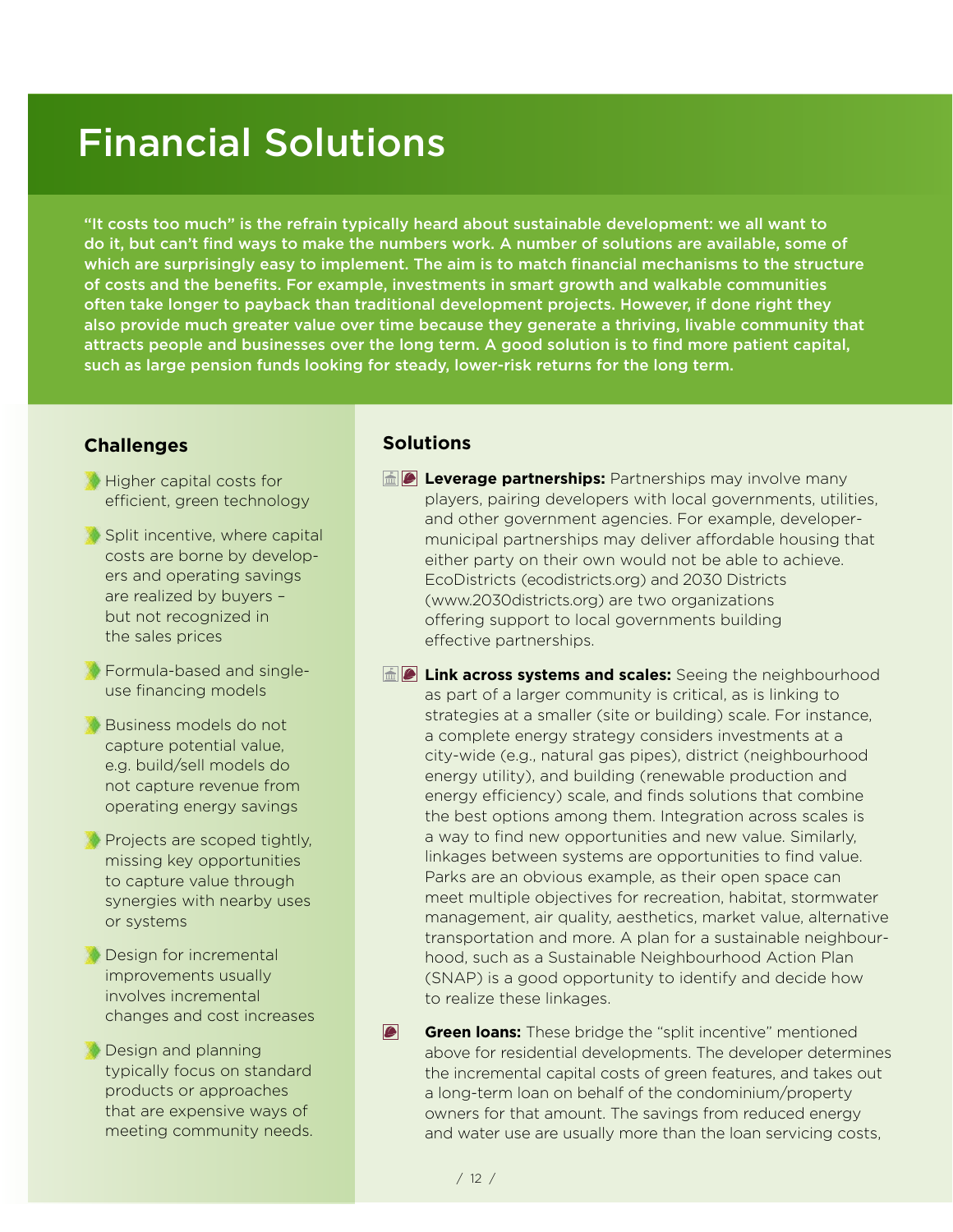### **PERTHWORKS PERTH, ON**

The Town of Perth (pop. 6,000) created a plan for a one-hectare, 32-unit cottage cluster housing development, rezoned it, subdivided, and then sold the land through an RFP process. The development includes a large commons (a shared green space), requirements for energy performance equivalent to LEED® for Homes Gold, diverse housing forms, and more.

**Financial challenge:** The site was too big for local builders, who were challenged by the site servicing strategy, so market take-up was slower than expected.

**Solutions used:** The town increased interest through a number of financial incentives:

- Payment for the property can be spread out over two years.
- Fifty per cent of the development charges can be deferred until occupancy permits are requested.
- The city offers a rebate on development charges of up to 35%, depending on the extent to which performance criteria are met.

All lots have since sold.

#### **More information:**

www.perthworks.com/ GMF Project Number 9080 Eric Cosens, Director of Planning, Town of Perth, Tel.: 613-267-3311



so there is a net financial benefit to the condominium owners. This benefit increases once the loan is repaid. In the Toronto area for example, Tridel works with the Toronto Atmospheric Fund (TAF) to provide these loans, and provides good consumer information about them (Tridel, 2015). In some markets, the loan is seen as a disincentive to buyers because it is treated as a lien by mortgage financers; however, this barrier should be easily overcome through marketing and awareness. In some jurisdictions, local governments can use Property Accessed Clean Energy (PACE) financing, in which property owners can take out a loan to pay for energy improvements. The loan is repaid, typically over 20 years, through a supplemental property tax assessment.

- 圖 **Financial incentives, development charges, and investments:** Local governments may employ a number of financial incentives, which vary depending on the legislative authority in different provinces. These may include loans, competitive grants, feebates, fee reductions, differential development cost charges, and more. Municipal investments such as public realm improvements may reduce costs to developers and/or enhance property values, functioning as an indirect incentive to development.
- **ID** Utility partnerships: In many parts of the country, energy utilities are offering significant incentives to offset costs related to designing and building more energy efficient buildings. Some have also begun to offer related services that reduce developer or municipal risk. For example, Fortis BC offers an integrated service for district energy systems, offering a finance/build/own/operate model. In this model, their services are recouped through monthly fees to users of the system. This approach situates financing and technical expertise with the utility, allowing developers and local governments to focus on their core business.
- **Focus on end-use, least-cost:** A neighbourhood in which jobs, services, recreation, and housing can be accessed by a short walk allows people to meet their needs without the expense and danger of driving regularly. The end use of access is met through low cost modes (RMI, 1998). Setting end-use, least-cost as a design principle can prioritize much higher value investments.

*Houses being constructed as a part of PerthWorks in the Town of Perth, ON (Source: User Guide: Making a Rural Sustainable Neighbourhood Happen In a Small Urban Municipality (Federation of Canadian Municipalities report on the Town of Perth Sustainable Neighbourhood Development Plan Pilot Project, GMF Project Number 9080))*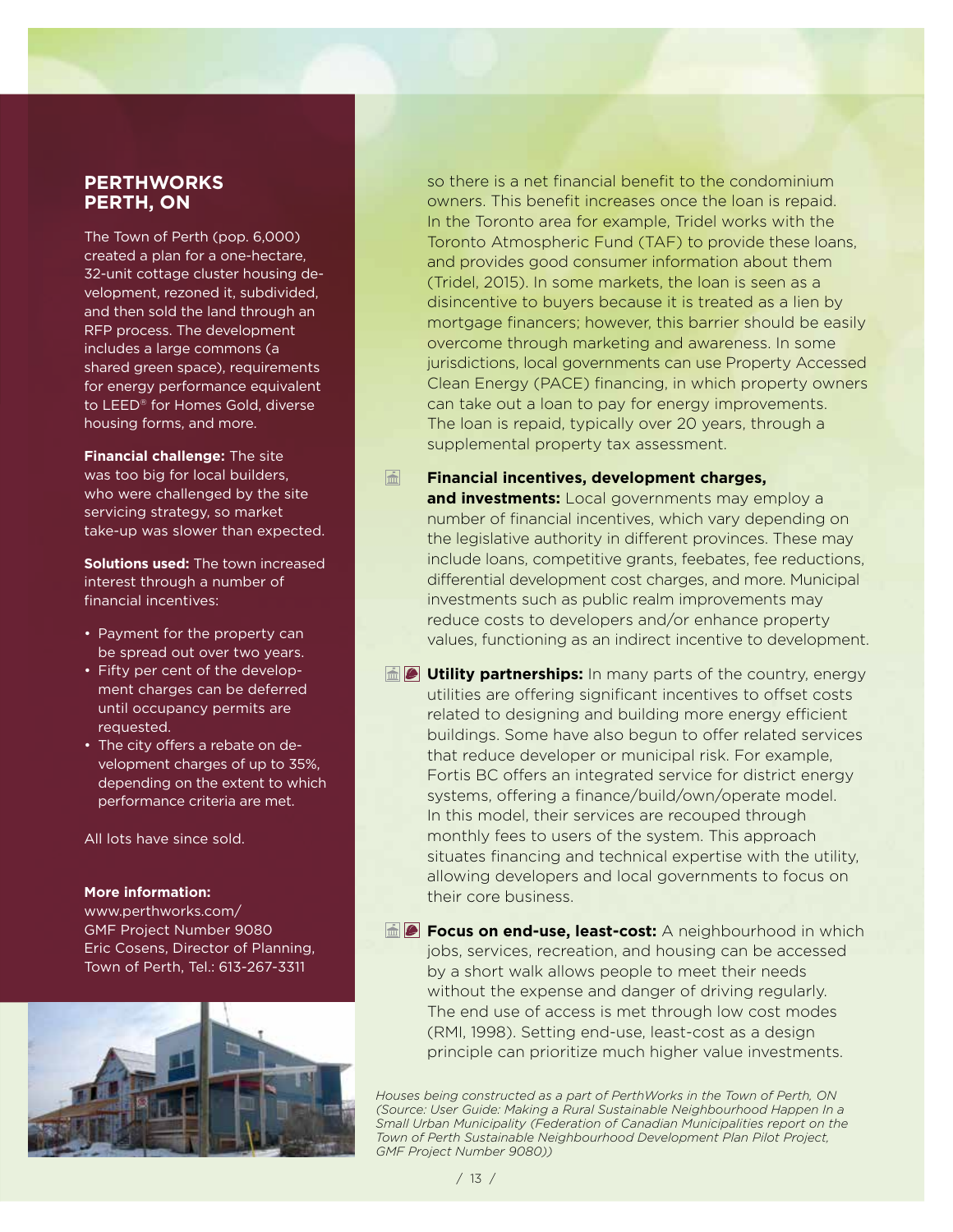## Incentives and Supportive Policies

Since sustainable neighbourhoods have so many benefits, why are they not the norm? Some existing regulations can hinder or prevent sustainable practice. Developers may cite a lack of certainty as the main barrier. Conversely, they may say that regulations are not flexible enough to allow for innovation. While it is a challenge to appropriately balance certainty and flexibility, local governments have a number of tools for addressing regulatory barriers to change. These should be employed with due consideration for the specific issues and context at hand.

To support and incentivize sustainability practices, municipalities should choose solutions that match the specific challenges faced in the community, with a focus on practices that the market and the community are able to adopt. Local governments can increase the likelihood of success with the following "transformational strategy":

- When a practice is new, provide research and development support.
- Once a practice is proven, train and educate key players, demonstrate success with prominent catalyst projects, reduce cost barriers through loans and grants, and remove regulatory barriers.
- Once a practice is more widespread and viable, remove unnecessary financial incentives and set good practices in stone through the adoption of new regulations and standards.

Local governments can apply this "transformational strategy" to policy, programs and regulations. When governments publically articulate the strategy, developers can use it to identify challenges and request appropriate assistance. This "transformational strategy" is shown in the graph at right, which matches interventions to the phase of market adoption shown on the bottom axis.

Regulatory solutions are one piece of this strategy. They should be put in place to enable early adoption of new but proven practices, and to cement integration of proven good practices into business as usual.

## Transformational Strategy

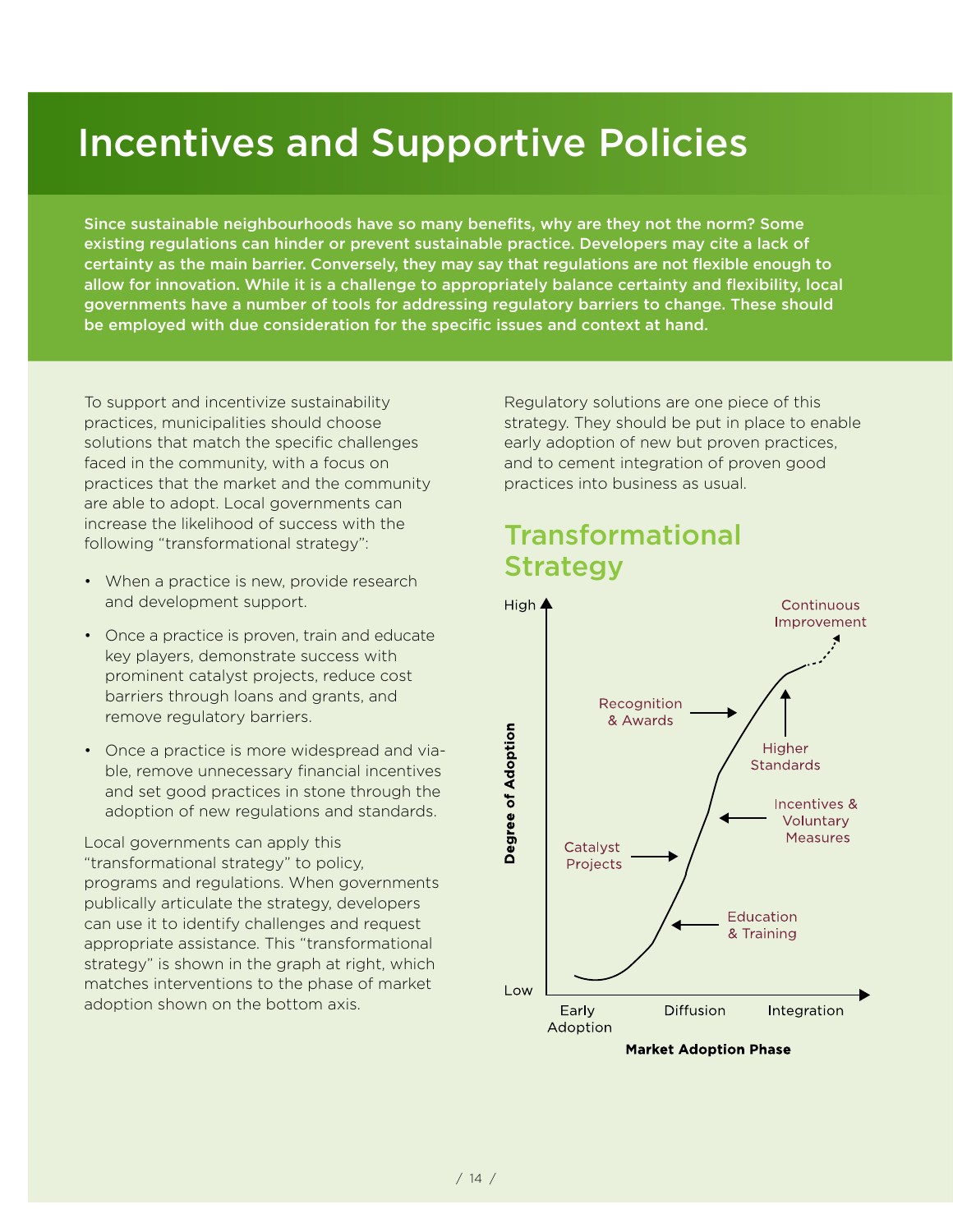### **Challenges**

- **Zoning can prohibit mixed** uses or mixed housing, or encourage uniform development.
- **Overly prescriptive** standards can be a barrier to innovation.
- Restrictive street standards may limit connectivity and prioritize motor vehicle movement over other uses.
- Weak policy support can create uncertainty for developers.

## **Solutions**

- 匬 **Supportive policies, plans and standards:** As the concept of sustainability becomes more prevalent, it works its way down from broad policy to specific regulatory instruments. Internal conflicts often emerge between policy, local area plans and development standards. To encourage sustainable neighbourhood development, local governments should focus on the most critical barriers within their control: update plans for existing neighbourhoods to secure public and policy support for sustainable development (e.g. infill, higher density, mixed use, pedestrian movement and connectivity); update zoning, parking and related design regulations to enable better development and reduce costs; and update infrastructure development standards. Potential liability is a common issue for municipal engineers when considering new standards, and this should be addressed head-on.
- 孟 **Approvals checklists:** Checklists may be used to translate policies into practical guidance. They may be more prescriptive, specifying practices, or more flexible, specifying performance or allowing developers to prioritize among different practices and approaches. The City of New Westminster, BC, was one of the first local governments in Canada to use a "smart growth and sustainable development" checklist to assess how well developer applications meet municipal sustainability objectives (City of New Westminster 2011).
- $\frac{1}{2}$ **Expedited approvals processes:** Accelerated approvals for projects that meet certain criteria (e.g. demonstrating certain practices or meeting performance expectations) function as a financial incentive in communities where land holding costs are high. Another option is to accelerate approval of sustainable practices that do not adhere to current standards, which acts to reduce the cost and risk to developers who want to develop more sustainably.
- **Prioritize more sustainable sites:** While many local governments have growth boundaries, the supporting policies and regulations may not be strong enough to drive industry to consider major changes. A combination of taxation, charges, zoning, policy directions and other regulatory tools can help drive this shift.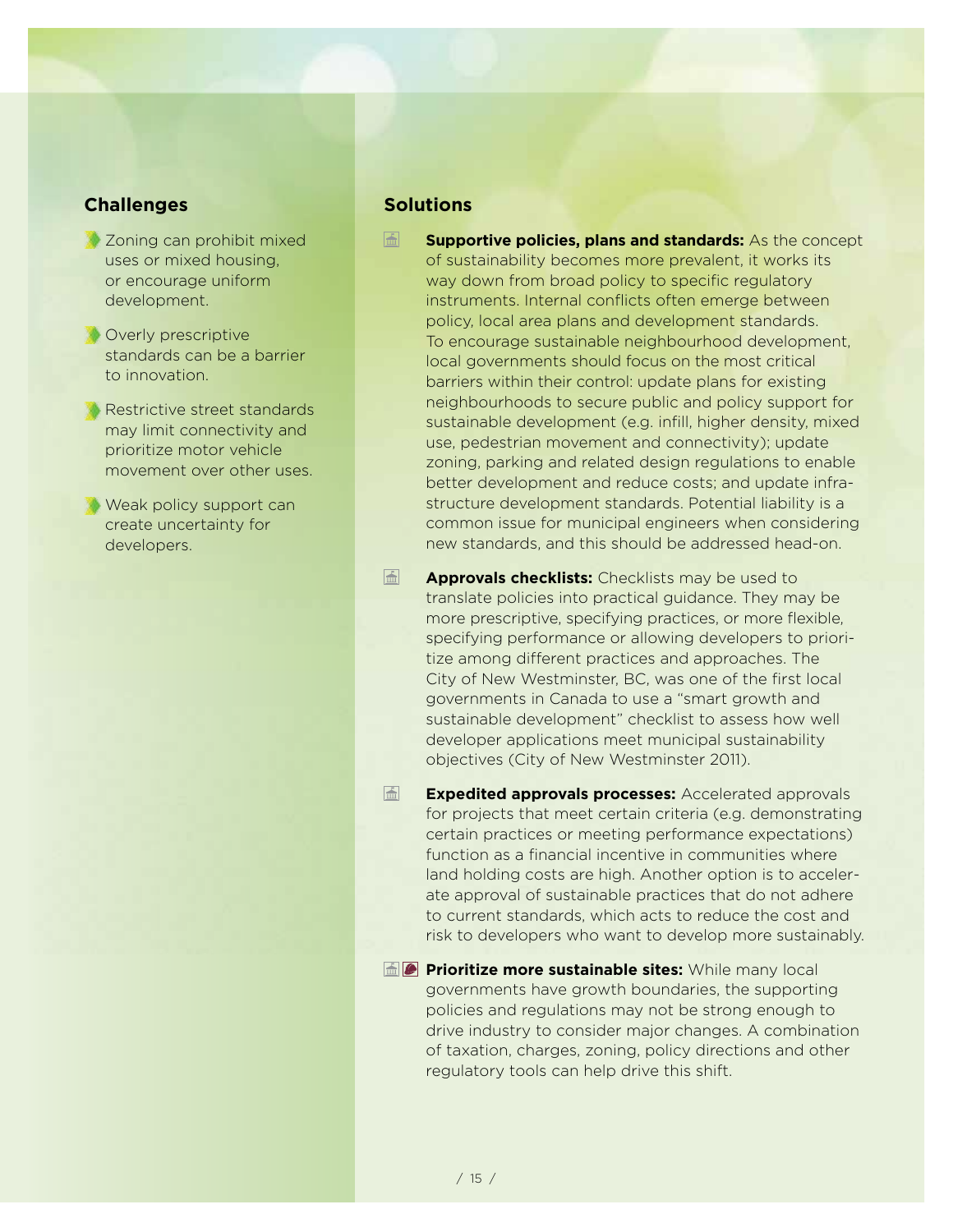## **ZONING BYLAW UPDATE SUMMERLAND, BC**

The District of Summerland (pop. 11,000) updated its zoning bylaw in 2001 through a 12-month consultative process. The new bylaw aims to lower greenhouse gas emissions, reduce infrastructure costs, support aging in place and create more attractive neighbourhoods.

#### **Regulatory challenges:**

Zoning did not allow small lots, secondary homes or higher densities.

#### **Solutions used:**

- Cross-departmental technical workshops
- Extensive public consultation
- "Residential Pocket Neighbourhood" (RPN) zone enabling cottage cluster housing
- Residential Single Detached Intensive zone enabling smaller lots
- New requirements for bicycle parking

The bylaw passed with very little concern. Since then, there has been significant interest in the new RPN zone.

#### **More information:**

[http://www.fcm.ca/home/awards/fcm-sustainable-communities-awards/2012-winners/](http://www.fcm.ca/home/awards/fcm-sustainable-communities-awards/2012-winners/2012-residential-development.htm)  [2012-residential-development.htm](http://www.fcm.ca/home/awards/fcm-sustainable-communities-awards/2012-winners/2012-residential-development.htm)

Ian McIntosh, Manager of Development Services, District of Summerland, Tel.: 250-404-4048







*A graphic illustrating some of the new zoning types and proposed developments (Credit: Nicolas Bevanda, CEI Architecture)*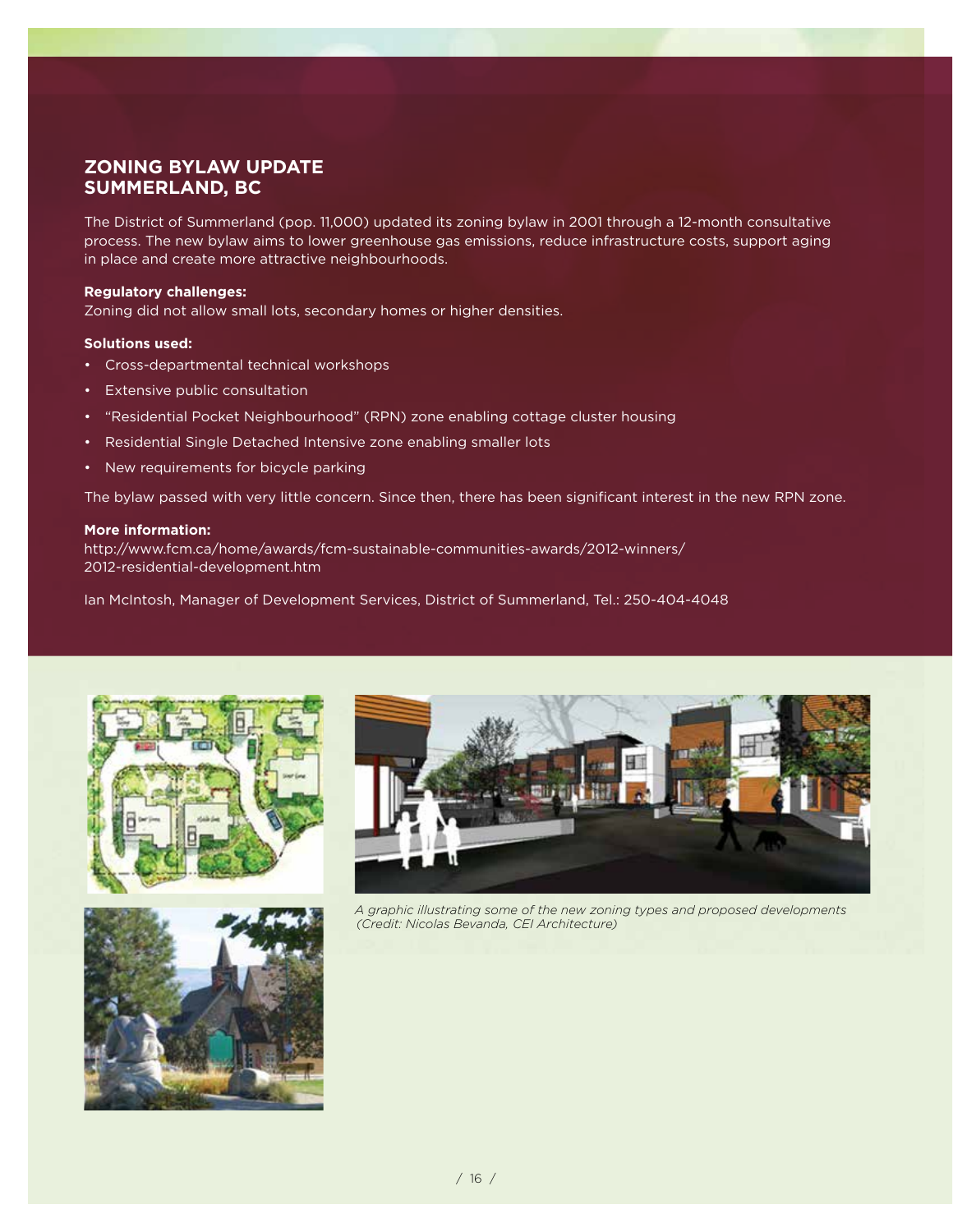## Planning and Development Processes

Rethinking the conventional development process is a critical element of successful sustainable neighbourhood development. Doing so brings new information to the table, supporting creative, high-performing solutions. The solutions presented below are best applied together, as each addresses a different need: a focus on end goals to drive performance; an integrated process, for more efficient solutions that meet multiple objectives; and pilot programs that make innovation less risky. All three solutions may be applied by either local governments or developers.

### **Challenges**

- **Planning and development** processes are linear and not multidisciplinary.
- **Regulatory systems make** innovation difficult.
- **Consultation approaches** emphasize approvals late in processes over early value creation and relationship building.
- **Many aspects of communities** are designed for a single purpose.



*Artistic sketch of a public space in the Emerald Hills Urban Village in Strathcona County, AB (Credit: Strathcona County, AB)*

### **Solutions**

**Follow Performance-focused development:** This approach sets goals up-front, then drives the development team to achieve them. This is normal for financial performance, but not for environmental or social performance (except to meet regulatory requirements). Setting a number of goals and then challenging the team to find creative solutions that meet them all is essential to developing sustainably. A good example is the One Planet approach to sustainable development, which sets out 10 principles (or high-level goals) and then develops strategies to achieve them (One Planet Communities 2015). Neighbourhood projects that have set the bar high — carbon neutral, environmentally restorative, revenue positive on a lifecycle basis have found that previously unfathomable results are possible and produce a positive return on investment. At the building scale, "there is no significant difference in average cost for green buildings as compared to non-green buildings" (Langdon 2007). One study produced for the City of Edmonton calculated the Sustainable Return on Investment (SROI) for three LEED certified buildings. The aggregate results showed a Net Present Value of \$2,703,622 and a Discounted Payback Period of eight years. When they factored in sustainability considerations (such a reduced water use, reduced energy use, improved indoor air quality, etc.) the researchers saw the net present value double (\$5,920,645) and the payback period cut by 40% (4.9 years) (HRD Corporation 2014).

**Integrated design processes involving end-users:** One of the most critical challenges facing sustainable neighbourhood development today is the compartmentalization of the process. Specialists working on different aspects or different stages of a development rarely work closely together. As a result, they are often unaware of objectives outside their immediate concern (and may not be equipped to respond to them). Thus, the conventional planning and design process misses many opportunities for creative problem solving. Integrated design processes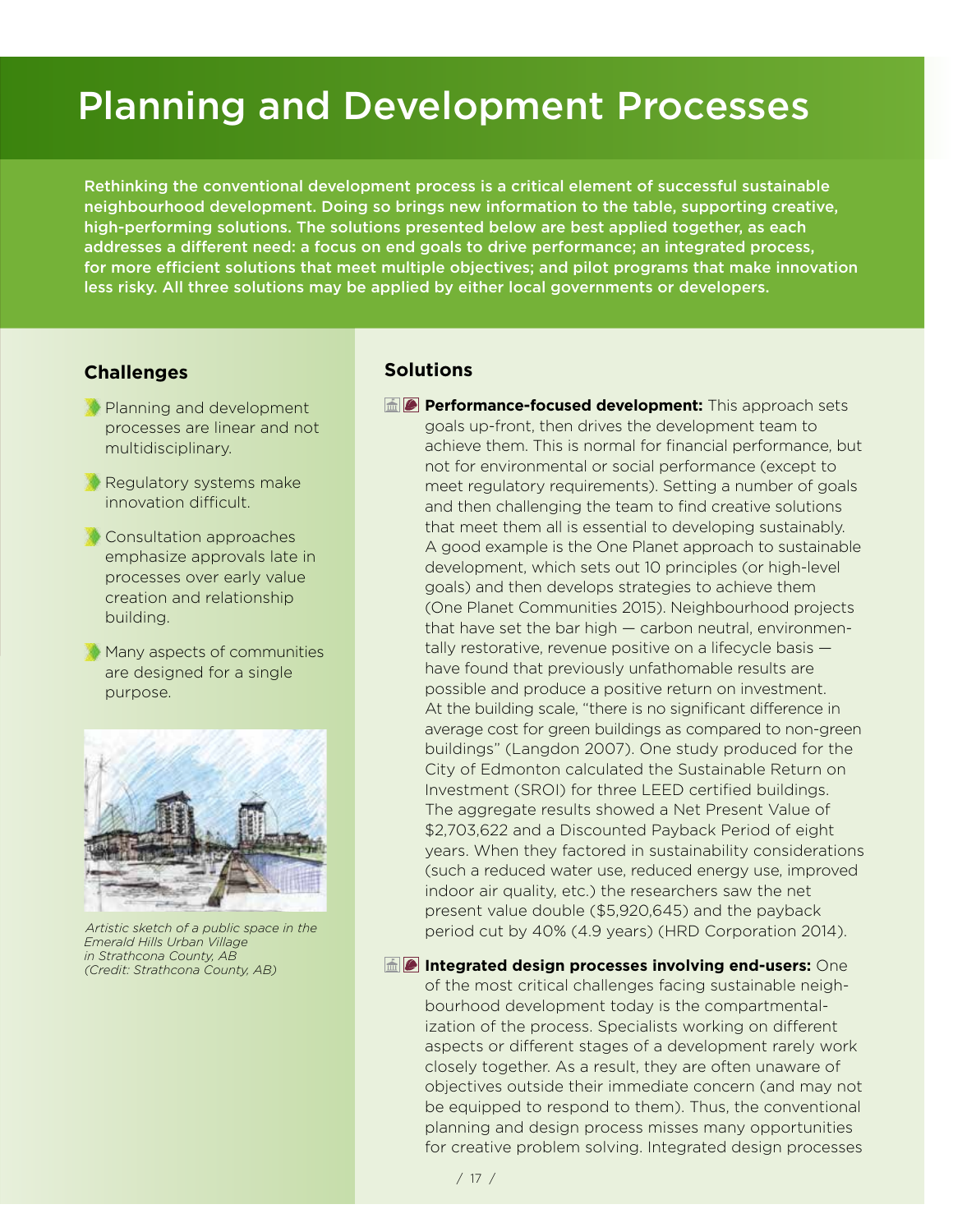### **EMERALD HILLS STRATHCONA COUNTY, AB**

Strathcona County (pop. 85,000) is a mixed urban–rural municipality east of Edmonton. The county partnered with a team of four developers to pilot test the Sustainable Urban Neighbourhood (SUNLIVING) planning process developed by Natural Resources Canada. The

plan for the 20-hectare development included attached bungalows, townhouses, condos and retirement apartments, all within walking distance of a commercial hub. The partners aimed to show that integrated planning can reduce the costs of sustainable development while reducing the neighbourhood's environmental footprint.

**Process challenges:** Applying innovative sustainability principles in a for-profit development project

#### **Solutions used:**

- SUNLIVING integrated process
- A partnership involving the developer, local government, NRCan and UBC
- A sustainability coordinator to ensure that the municipality, developers and design team cooperated effectively

Construction has started and is expected to be complete in 2018. The development is expected to require less energy and emit fewer greenhouse gases than a traditional neighbourhood.

#### **More information:**

www.sunliving.ca GMF Project Number 9030 Contact: Bard Golightly, Chief Operating Officer, Christenson Group of Companies, Tel.: 780-431-5180

link project planning across disciplines, through project phases, and between specialists and end-users. Development teams can identify better solutions faster, meeting more objectives and realizing the benefits of sustainable development. Integrated design is also more cost-effective, as sometimes a single solution replaces a suite of conventional practices (Lennerz and Lutzenhiser 2006; Mayhew and Campbell 2009). Such integrated approaches can also be applied to the management of local government capital assets, offering solutions that bridge objectives across multiple departments, such as infrastructure, buildings, parks and planning.

One key aspect of an integrated process is the involvement of end-users such as prospective residents and commercial tenants. This is a way to identify market niches and community needs, and find new solutions. End-user support can also help make the case to approve the departure from conventional standards and to approve the project as a whole. The "Integrated Design Process Guide" provides more information and resources on this topic (Zimmerman, n.d.).

**Pilot programs and one-offs:** Innovation brings risk, and what is "business as usual" in one community can be highly innovative in another. Pilot programs allow regulators and developers to experiment, without creating expectations that the experiment will necessarily become standard practice. For example, the City of Calgary set up the Customized Infrastructure Committee to review and approve changes to development standards for the Bridges, a new multi-residential, mixed-use development. Scoping this project as a one-off gave the city the flexibility to apply the new standards in this case while retaining the discretion to apply them elsewhere only if feasible and desirable (CMHC 2009).

**E Built-in flexibility and adaptability:** The world is changing rapidly, from technology to demographics, climate to economy. Given that municipal infrastructure lasts 50–100 years, and the neighbourhood patterns are in place for the life of a city, built-in flexibility is essential to providing long-term value. Practically, this can be as simple as designing flexible layouts for houses or ensuring universally accessible sidewalks and easy transit access for seniors. It could mean avoiding floodplains through cluster development, or even integrating a climate adaptation strategy into early planning phases. One of the easiest and most effective ways to build in flexibility is to use grid-based street patterns, which accommodate changing movement patterns, uses and densities easily. The aim is long-term resilience for the neighbourhood and the residents and businesses within it.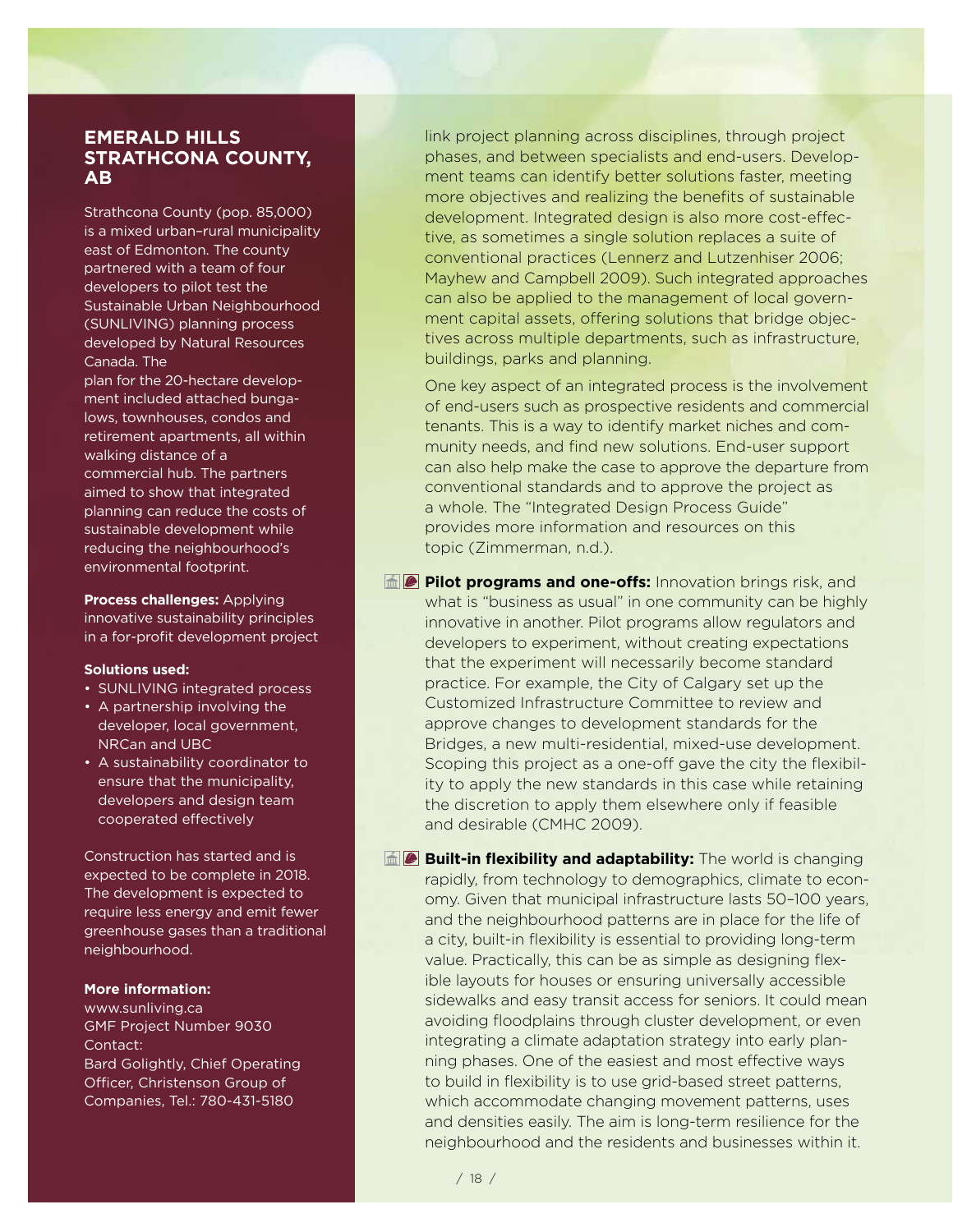## Marketing

As the "third partner" in sustainable neighbourhood development, the community — including businesses and families leasing, renting or buying new units, as well as neighbours - has a significant impact on what may or may not be feasible. Marketing can increase interest by accessibly "packaging" information about the sustainable features for community members. It can also reduce financing risk associated with products that are new in the local market.

### **Challenges**

- **Market research focuses on** past trends: it is biased to the status quo.
- **Buyers are not always aware** of the benefits of sustainable neighbourhood development.



*View of townhouses in Emerald Hills UrbanVillage in Strathcona County, AB (Credit: Architecture Tkalcic Bengert)*

### **Solutions**

- **Alternative market research methods:** Typically, developers and lenders look to recent sales to understand what the market will buy. However, this approach is biased: new products that would meet market needs are not considered. Instead, target-market analysis, visual preference surveys, and analogs (products or features in other developments, usually outside the market) can be used to more effectively identify new products or features that would attract buyers in the local market. While some lenders may still be reluctant to finance these products, many will recognize the value of diligent market research. NOTE: By conducting this kind of research themselves, local governments can help developers identify new product niches that align with municipal goals (FCM 2015; City of Langley 2012).
- $\blacktriangleright$ **Rating systems and awards:** Despite their quirks, rating systems such as LEED<sup>®</sup> and BUILT GREEN<sup>®</sup> may be important marketing tools. These offer third-party verification of performance and are accessible, marketable symbols of excellence: a LEED<sup>®</sup> Gold building is more marketable to a green market niche than one labelled "green" by the seller. In some markets, this kind of labelling is now recognized by the mainstream public, and is part of a much bigger push toward consumer labelling in North America.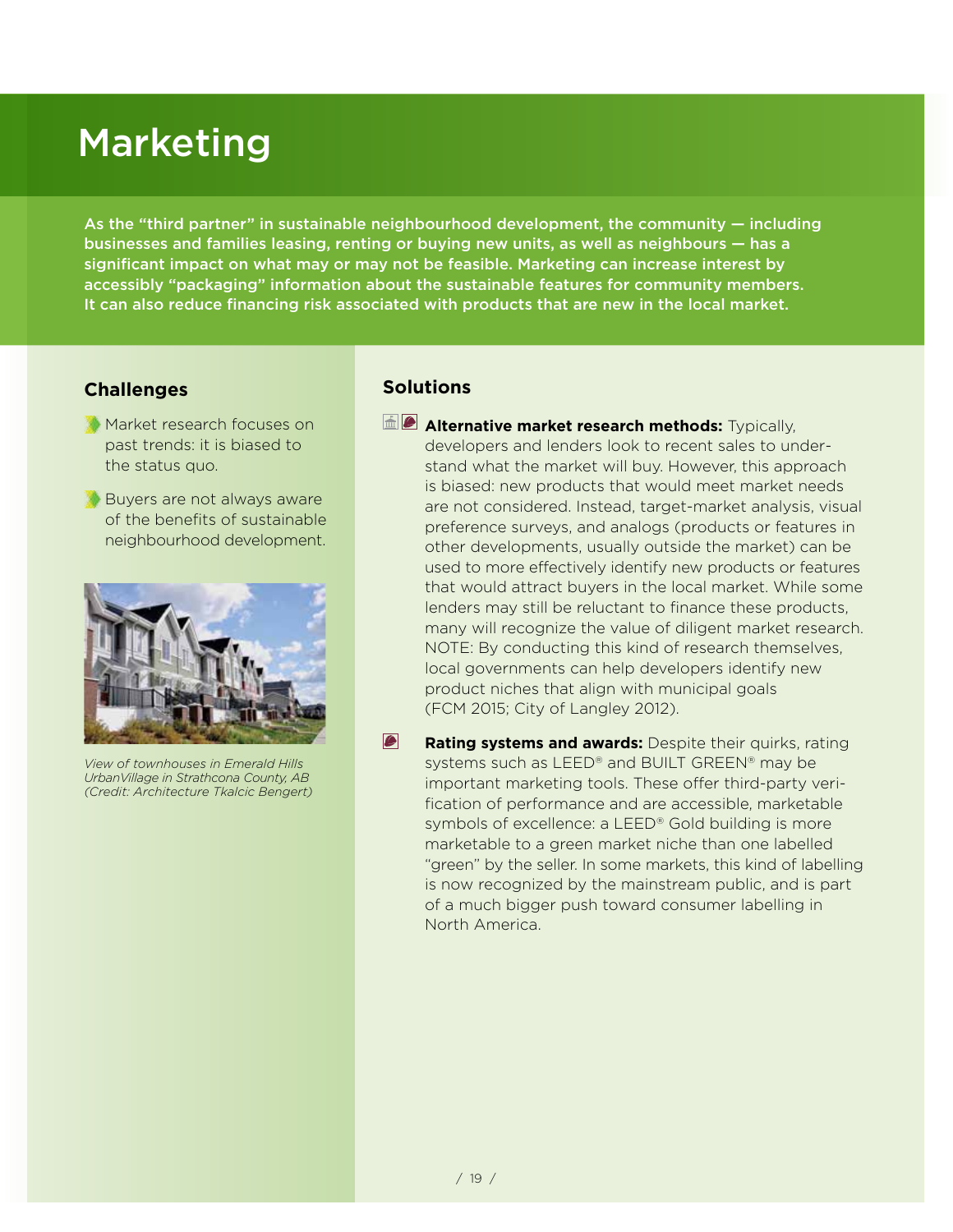## **URBANOVA CITY OF TERREBONNE, QC**

Urbanova is a 1,200-hectare area on the edge of the city of Terrebonne, located just outside Montreal. The city's plan aims to protect much of the area as a natural corridor containing valuable environmental features, accommodate 30,000 new residents in transit-supportive mixed-use villages, and build to high environmental standards. To realize these goals, the municipality developed a comprehensive change strategy involving developers and non-government agencies. One element of the strategy was to reduce market risk to developers, who would need to sell unfamiliar products to the local market.

#### **Marketing challenges:**

Attracting developers and buyers to a new form of development

#### **Solutions used:**

- A single brand for the whole area
- Collaboration with developers, to encourage them to use the Urbanova brand
- Conducting and sharing market research to assess how willing potential buyers are to pay for green features
- A residents' environmental awareness and commitment guide requires builders and residents to align their construction and renovations (respectively) with the planning, architecture and landscaping standards established for the community. Builders and homeowners must complete an evaluation grid for any new or renovation projects and must achieve a minimum point score in order to be approved. Projects are inspected upon completion to ensure consistency with what was approved.

As of 2015, construction and sales had started.

#### **More information:**

urbanova.ca/

Michel Larue, Manager, Sustainable Urban Planning, City of Terrebonne, QC, Tel.: 450-961-2001



*Aerial view during construction of the Urbanova neighbourhood in Ville de Terrebonne, QC (Credit: Ville de Terrebonne)*



*Promotional material for Urbanova neighbourhood created by the Ville de Terrebonne, QC (Credit: Ville de Terrebonne)*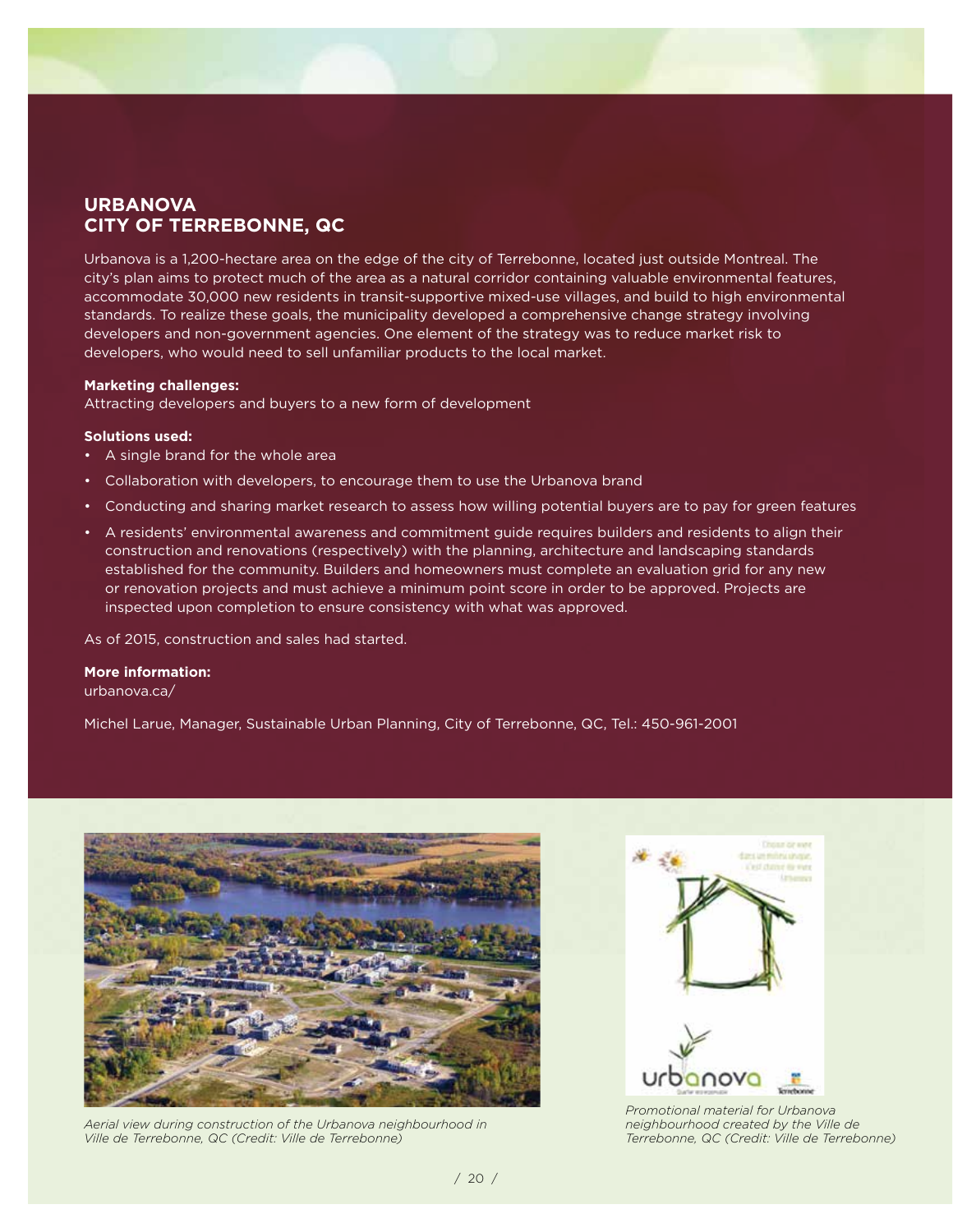## Contracting

Contracts may be used to set the stage for sustainable neighbourhood development, and to assure follow-through on sustainability goals by land purchasers. As a landowner, for example, a local government can use contract requirements as a powerful tool to shape sustainable neighbourhood development. Depending on the approach used, a lower purchase price may result. Long-term financial (and other) benefits should be evaluated to assess whether that trade-off makes sense (it often does).

## **Challenge**

Contracts often focus on legal and short-term financial considerations.

### **Solutions**

- **E P** Requests for proposals (RFPs) with a "triple bottom **line" approach:** Triple bottom line RFPs allow landowners to secure more than just financial benefits from a land sale. The process is an alternative to a traditional land sale process. Prospective purchasers have to supplement their financial proposals with conceptual designs and commitments to environmental and social performance targets. This approach offers a lot of flexibility and acknowledges trade-offs between economic and other objectives, but does typically mean a lower sale price for the land.
- **Land sale conditions:** Sustainable development requirements that the landowner wishes to impose may be included in the land sale contract, secured by bond or similar means. For example, Taiga Nova eco-industrial park in Fort McMurray, AB, was developed by the Wood Buffalo Housing and Development Corporation. Light House led the consulting team and used "a novel sales process to ensure completed buildings would be green and local businesses had equal access to this high demand industrial property" (Light House 2011). This solution may be necessary for developers whose business model is to rezone, service and subdivide. If, as part of the purchase, developers commit to municipal rezoning conditions to be implemented at the building stage, they have to ensure compliance from builders who buy their serviced lots.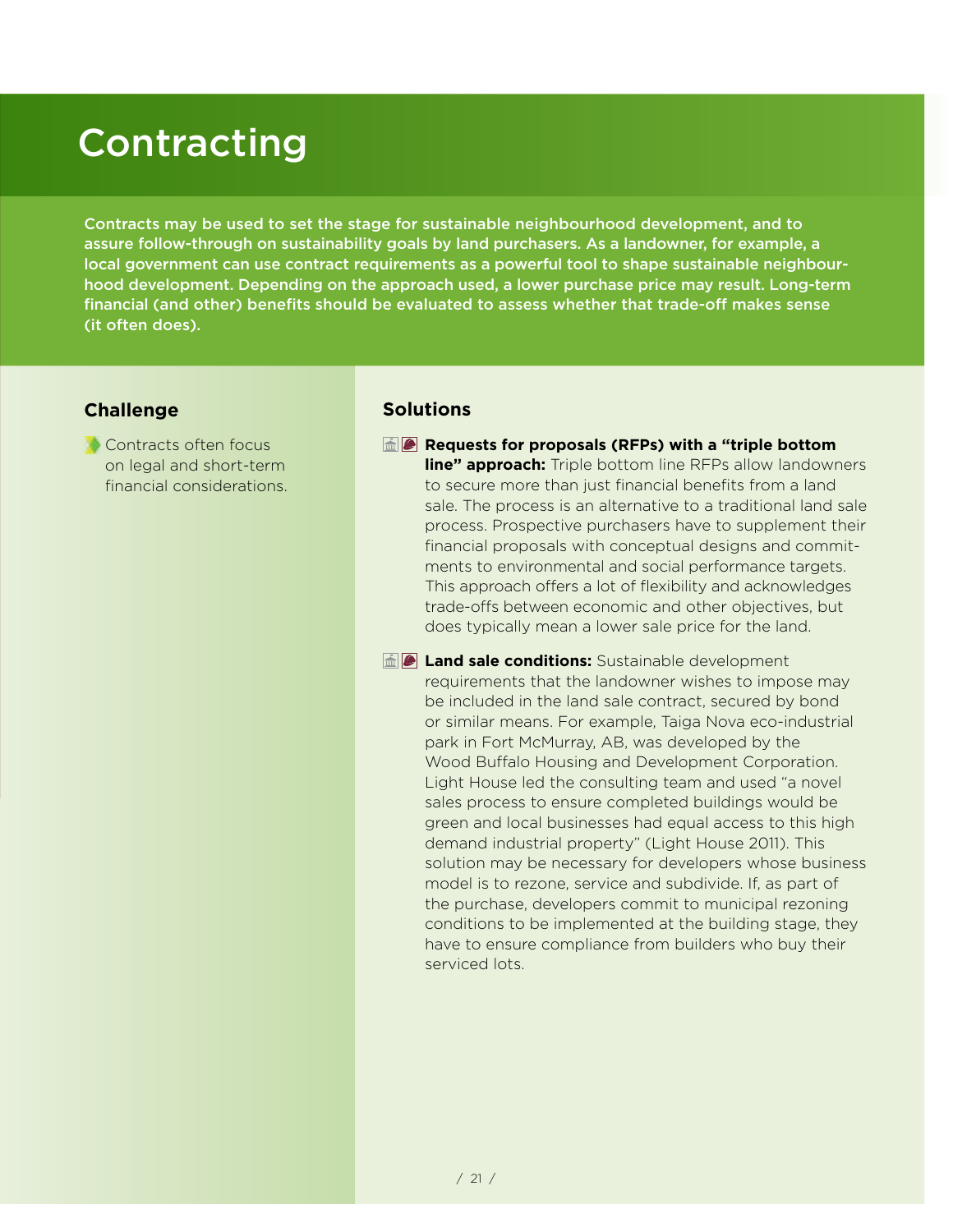### **DOCKSIDE GREEN VICTORIA, BC**

Dockside Green is located on a 15-acre, formerly city-owned, industrial site on the Victoria harbour. Following purchase of the site, the developer created a comprehensive plan for a leading "green" development of 26 office, commercial and residential buildings. With Phase 1 complete, the project features a district heating system and an integrated water and waste system for managing stormwater and wastewater — reducing GHG emissions by 5,700 tonnes per year and water consumption by 56%.

**Contracting challenge:** Finding ways to leverage city-owned land for maximum benefit

**Solutions used:** Triple bottom line RFP process: The city used a triple bottom line process through which the developer committed to achieving 52 points in the pilot LEED® Neighbourhood Development program. Performance was secured through the Master Development Agreement with the city, which established up to \$1 million in penalties for under-performance. Victoria City Council later accepted adjustments to the concepts in the initial agreement as more detailed studies established better options for viability, reliability and achievement of project goals.

#### **Contact:**

City of Victoria. Tel.: 250.385.5711 GMF Project Number 7259

### **Performance contracts:**

G

These contracts reward suppliers on the basis of performance, rather than on a time-and-materials basis or as a percentage of construction value. The concept has two relevant applications. In the first, developers wishing to encourage flexibility in the early stages of design processes can use contracts that reward design teams based on how well their designs achieve project goals. The second application of performance contracts involves contracting with "energy service companies" who design, install, finance and may operate energy systems, and who are paid out of operating savings. Different types of contracts are possible: a "first out" contract in which all the contractor's costs are repaid from savings; a "shared savings" contract in which savings are shared by contractor and owner; and a full energy/environmental services contract, in which the contractor takes over payment of utility bills, and charges a regular fee over the term of the contract (International Institute for Sustainable Development 2012).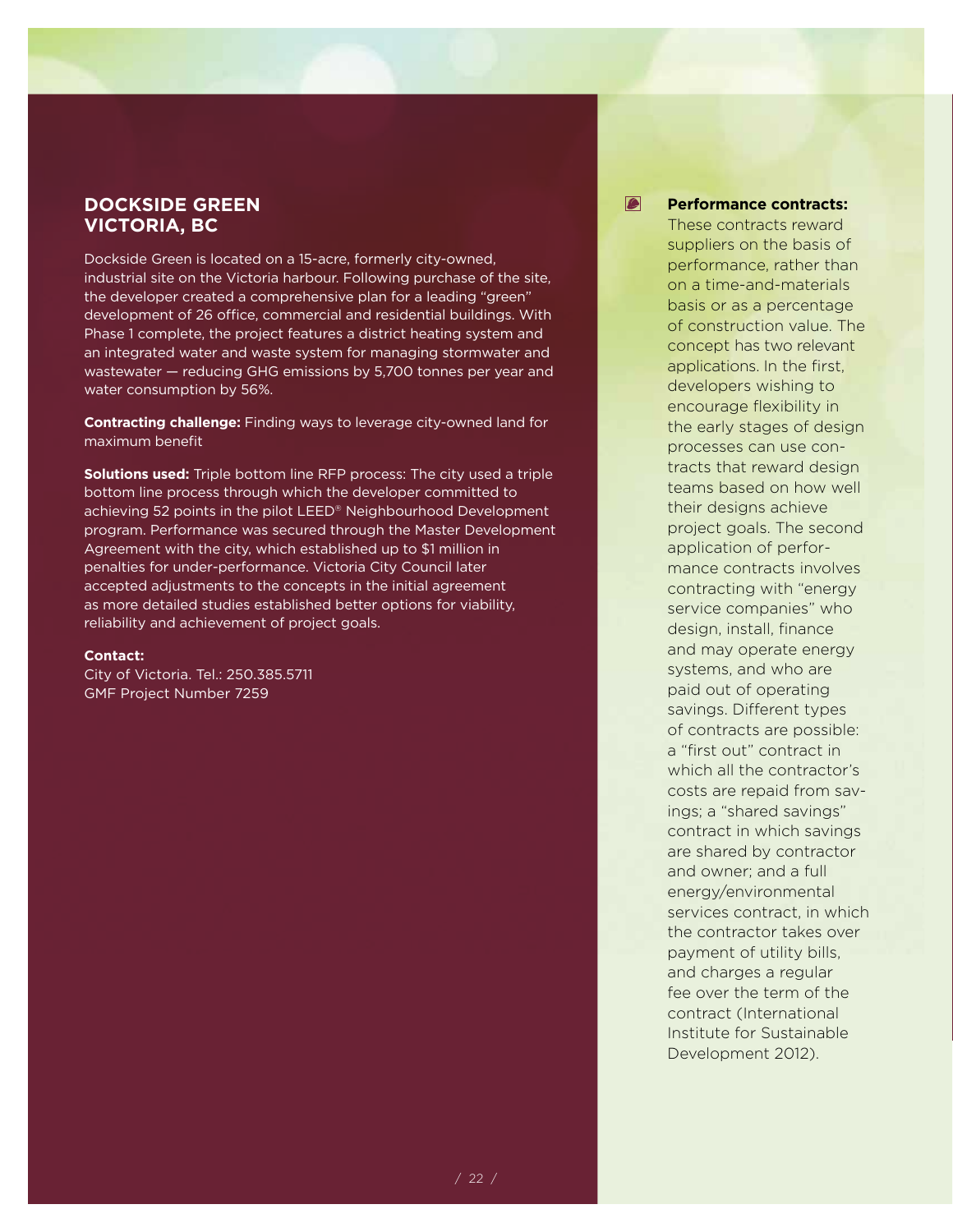## **CASE STUDY: GARRISON WOODS CALGARY, AB**

A private developer worked with the City of Calgary to redevelop Garrison Woods, the eastern part of the former Canadian Forces Base in Calgary, into a sustainable neighbourhood that recalls a 1920s-era pedestrianoriented community. This "new urbanist" project reflected the principles behind several municipal plans and policies, but at a more detailed level. It also challenged a number of conventional approaches to community development in Calgary. Lanes and a comprehensive pathway system reconnect street grids to reduce walking distances to local shops, services and transit stops. Most residents live a short walk away from a bus stop (five minutes), a park (two minutes) and a range of businesses. While construction costs were 30% higher than for a traditional suburb, higher densities and higher consumer demand led to financial returns for the developer that were consistent with, or even higher than, what is typical for the industry.

#### **Planning and development process**

Area residents were concerned about the project's potential impact on traffic patterns. To address these fears, the developer and the city co-managed a 17-month consultation process. They addressed fears by showing how a modified grid pattern, or, alternatively, narrow streets with many access points to surrounding neighbourhoods, would disperse traffic and discourage shortcutting and speeding.

#### **Skill and knowledge development**

Although the narrower streets and modified-grid street pattern were supported by city policy, they were not consistent with existing engineering standards. The developer did extensive, detailed planning, and consulted with municipal staff to overcome their initial resistance to new approaches.

#### **Regulations**

The site plans initially faced significant scrutiny by city staff over non-compliance with the land use bylaw and design standards. To enable the project to proceed, the city implemented interim zoning regulations allowing short-term reuse of existing military housing. The regulations were eventually adopted on a block-by-block basis, allowing for iterative adjustments as each new block was constructed based on experience from the preceding phases.

#### **Contracting**

The developer needed to ensure that the plan to refurbish 400 of the 565 existing military housing units was implemented by the builders who purchased lots at Garrison Woods. The developer used contracts to require refurbishing, working with just six builders. They also required adherence to design guidelines, but provided enough flexibility within the guidelines to allow for an interesting range of styles.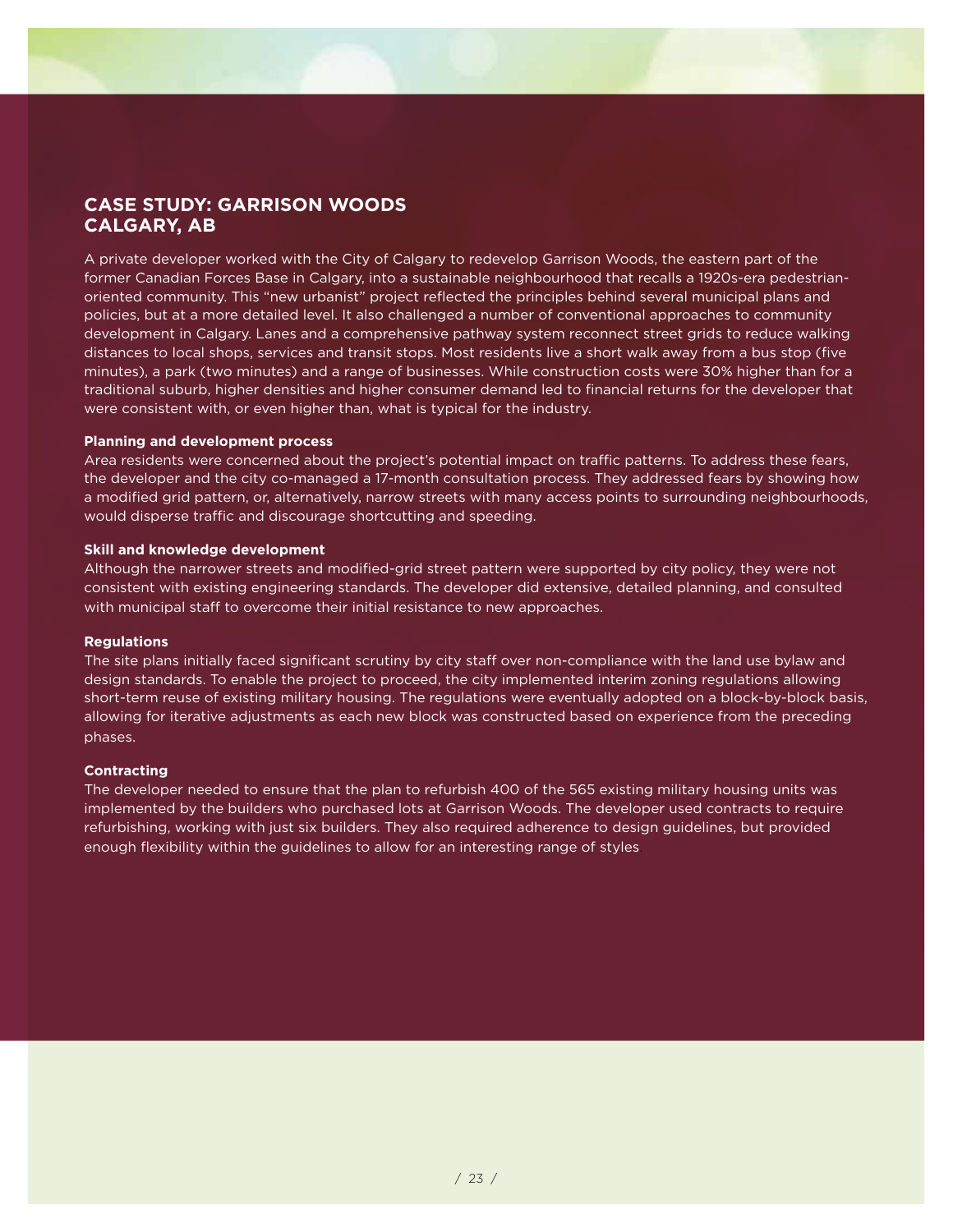## **PROJECT INFORMATION**

#### **Overview:**

- Developer: Canada Lands Company
- Date completed: 2003–2004
- Site area: 65 hectares
- Residential units: 1,600, including townhouses, single detached homes, three- and four-story apartments and coach houses
- Gross residential density: 25 units per hectare
- Other uses: retail space, schools, existing museum and arena

#### **Features:**

- Infill redevelopment
- Mixed use
- Diverse housing types
- Well-linked walking, cycling, transit, and road networks
- Integrated network of green space
- Safe, social and attractive environment
- Unique identity

#### **Solutions applied:**

- Extensive public and technical consultation
- Interim zoning regulations
- Contract terms to cement requirements and guidelines



*Public art installation, Garrison Woods, (source: Canada Lands Company)*



*Traditional main street, Garrison Woods, (source: Canada Lands Company)*



*Single family home, Garrison Woods, (source: Canada Lands Company)*



*Heritage street signs, Garrison Woods, (source: Canada Lands Company)*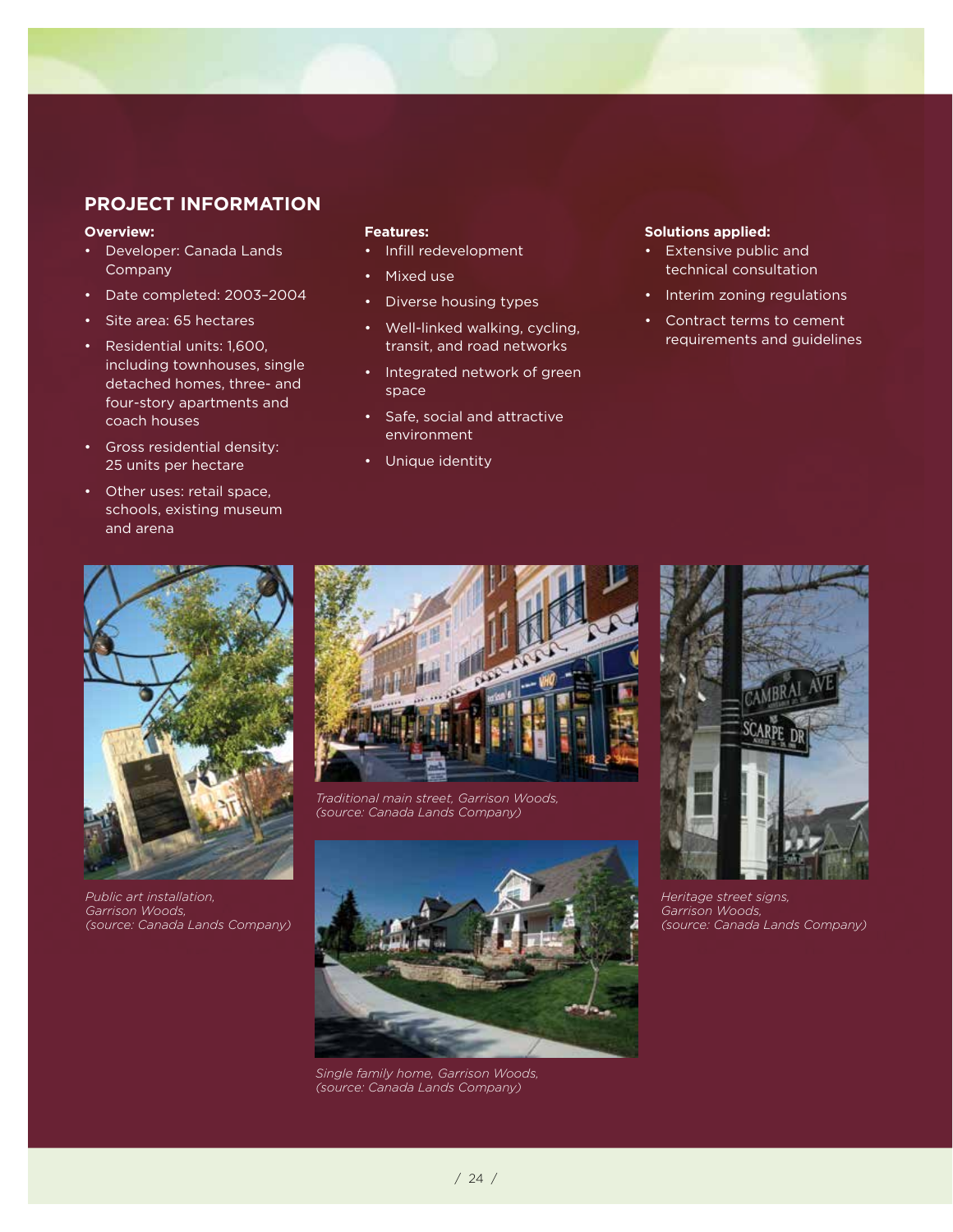## Sustainable Neighbourhood Development Checklist

Use this checklist to set appropriate expectations for a sustainable neighbourhood development project, and to maximize its success. For a neighbourhood-scale project in its early days, apply the steps in the order shown here. However, the checklist is flexible: use the steps in an order appropriate to your context and major initiatives. For instance, if updating

a zoning or development standards bylaw, start at step 1, bullet 4, to prepare for pursuing a sustainable neighbourhood project in the future. Note that for most projects, step 1 is critical because it enables you to set appropriate expectations and target interventions at the right level, based on how ready the public and developers are to embrace change.

| 1. Assess readiness for<br>sustainable neighbour-<br>hood development                                               | $\Box$ Assess the level of knowledge of council, staff, developers,<br>contractors and the community<br>$\Box$ Assess the supportiveness of council, staff, developers,<br>contractors and the community<br>$\Box$ Review fees, taxation, incentives, development charges<br>and municipal capital investment priorities to identify<br>barriers and incentives<br>$\Box$ Review bylaws and policy documents to identify barriers<br>and support |
|---------------------------------------------------------------------------------------------------------------------|--------------------------------------------------------------------------------------------------------------------------------------------------------------------------------------------------------------------------------------------------------------------------------------------------------------------------------------------------------------------------------------------------------------------------------------------------|
| 2. Build the knowledge<br>and skills needed to<br>support and implement<br>sustainable neighbourhood<br>development | Identify the development skills needed for successful<br>$\Box$<br>implementation of a sustainable neighbourhood plan<br>$\Box$ Develop and deliver education and training to increase<br>knowledge and support                                                                                                                                                                                                                                  |
| 3. Remove financial barriers                                                                                        | To the extent possible, reduce municipal financial barriers<br>H<br>and put incentives in place<br>Support partnerships that will reduce other financial barriers<br>$\Box$                                                                                                                                                                                                                                                                      |
| 4. Remove regulatory barriers                                                                                       | To the extent possible, reduce regulatory barriers                                                                                                                                                                                                                                                                                                                                                                                               |
| 5. Outline the planning<br>and design process<br>for success                                                        | $\Box$ Develop ambitious performance goals<br>Adopt design principles like an end-use, least-cost<br>approach and adaptable design<br>$\Box$ Use (or require) an integrated design process that involves<br>end-users<br>Support pilot tests and other mechanisms that enable<br>innovation                                                                                                                                                      |
| 6. Support and drive<br>sustainable neighbour-<br>hood development                                                  | Reduce risk through market research and marketing<br>$\Box$<br>Use contracting to drive high levels of performance<br>$\Box$                                                                                                                                                                                                                                                                                                                     |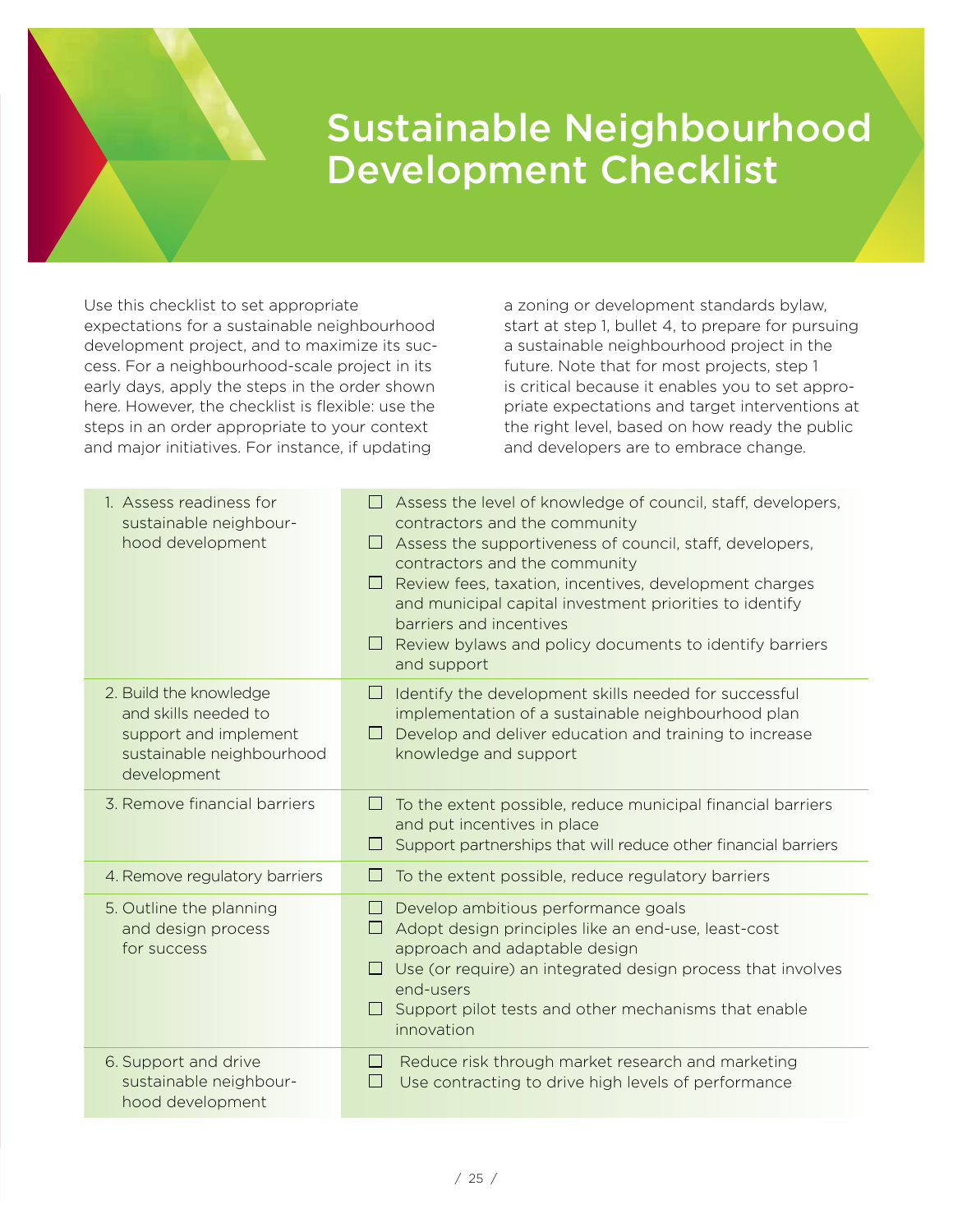## Key Resources

Resources cited in this document are listed below along with some recommended reading. Many more detailed resources are available through FCM, the Canada Mortgage and Housing Corporation (CMHC), provincial governments and supportive non-profit organizations across Canada and the United States.

## Recommended Reading

### **Books**

Barton, H., Marcus Grant and Richard Guise. *Shaping Neighbourhoods: A Guide for Health, Sustainability and Vitality*. London, UK: Spoon Press, 2003. Print.

Condon, Patrick. *Seven Rules for Sustainable Communities*. Washington, DC: Island Press, 2010. Print.

Friedman, Avi. *Homes Within Reach: A Guide to the Planning, Design, and Construction of Affordable Homes and Communities*. Hoboken, NJ: John Wiley & Sons, 2005. Print.

Leinberger, Christopher B. *The Option of Urbanism: Investing in a New American Dream*. Washington, DC: Island Press, 2008. Print.

Lennertz, Bill and Aarin Lutzenhiser. *The Charrette Handbook*. Chicago: American Planning Association, 2006.

Mayhew, Will and Elisa Campbell. *SUNLIVING: Developing neighbourhoods with a One Planet Footprint*. 2009.<http://sunliving.ca/en/content/the-approach/our-response-2/>

Montgomery, Charles. *Happy City.* Canada: Anchor Canada, 2013.

Rocky Mountain Institute. *Green Development: Integrating ecology and real estate*. Toronto: John Wiley and Sons, 1998.

Urban Land Institute. *Developing Sustainable Planned Communities*. Washington, DC: Urban Land Institute, 2007. Print.

Urban Land Institute. *Getting Density Right: Tools for Creating Vibrant Compact Development*. Washington, DC: Urban Land Institute, 2008. Print.

### **Websites**

Canada Green Building Council (CaGBC): www.cagbc.ca

Canada Mortgage and Housing Corporation (CMHC), Sustainability page: www.cmhc-schl.gc.ca/en/inpr/su/

Center for Neighbourhood Technology: www.cnt.org

Congress for the New Urbanism: https://www.cnu.org/

Victoria Transport Policy Institute (VTPI): www.vtpi.org

### **Federation of Canadian Municipalities Resources**

Green Municipal Fund page: www.fcm.ca/gmf

Resources page (reports, case studies, awards and more): [http://www.fcm.ca/home/programs/](http://www.fcm.ca/home/programs/green-municipal-fund/resources.htm)  [green-municipal-fund/resources.htm](http://www.fcm.ca/home/programs/green-municipal-fund/resources.htm)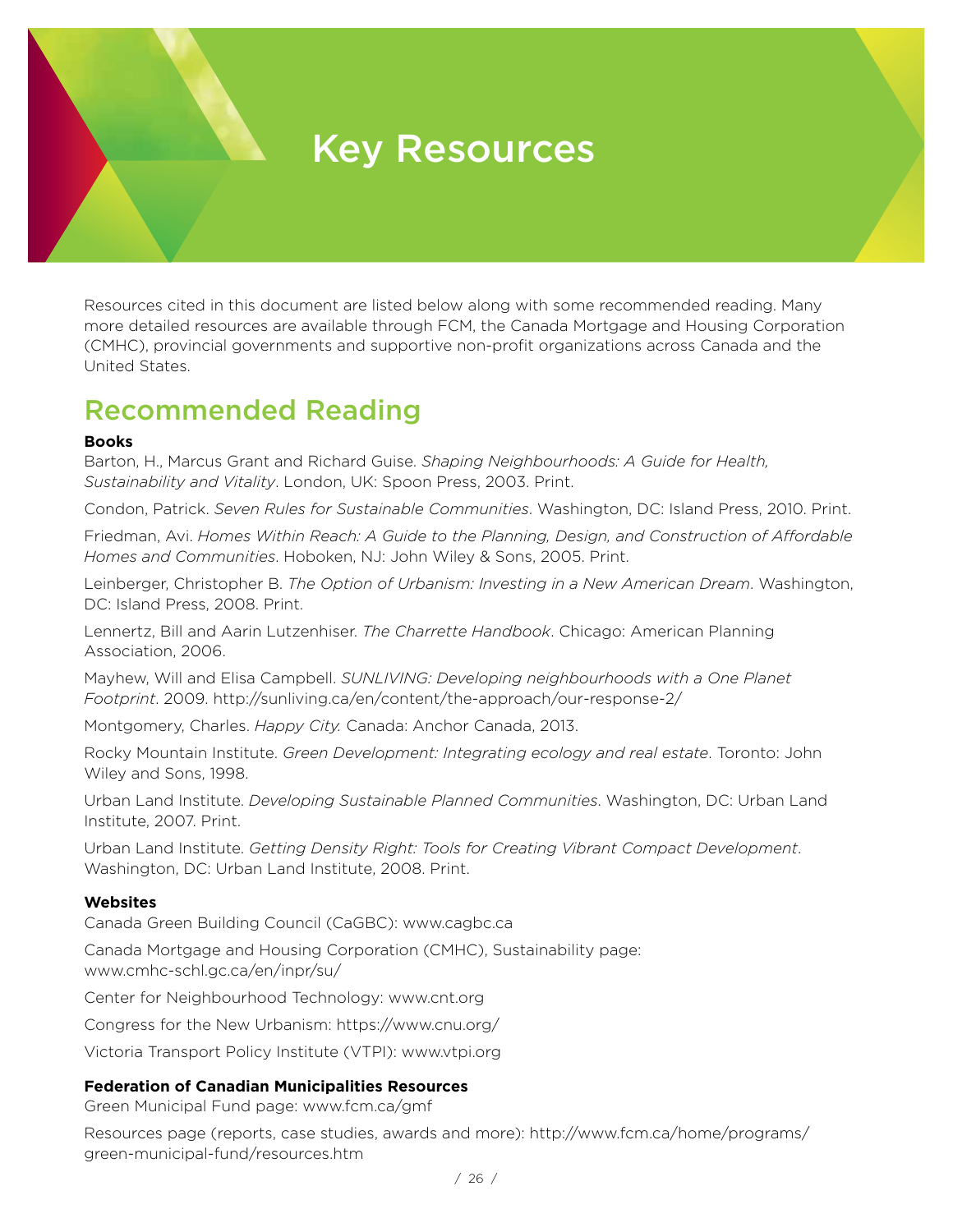## Cited References

### **What is Sustainable Neighbourhood Development?**

UNESCO's One Planet Principles: [www.unesco.org/education/tlsf/mods/theme\\_c/mod17.html](http://www.unesco.org/education/tlsf/mods/theme_c/mod17.html ) 

### **Sustainable Neighbourhood Development is a Valuable Investment**

CMHC. 2008. *Life Cycle Costing Tool for Community Infrastructure Planning*, Research Highlight. Print.

Cortright, Joe. 2009. *Walking the Walk: How Walkability Raises Home Values in U.S. Cities*. CEOs for Cities. [http://blog.walkscore.com/2009/08/new-study-shows-one-point-of-walk-score](http://blog.walkscore.com/2009/08/new-study-shows-one-point-of-walk-score-worth-up-to-3000/ )[worth-up-to-3000/](http://blog.walkscore.com/2009/08/new-study-shows-one-point-of-walk-score-worth-up-to-3000/ ) 

Delaware Department of Natural Resources and Environmental Control. 1997. *Conservation Design for Stormwater Management: A Design Approach To Reduce Stormwater Impacts from Land Development and Achieve Multiple Objectives Related to Land Use*. Print.

Federation of Canadian Municipalities (FCM). 2010. FCM Sustainable Community Awards 2010 Winner — Energy. [www.fcm.ca/Documents/case-studies/GMF/2010/Regent\\_Park\\_Revitalization\\_EN.pdf](http://www.fcm.ca/Documents/case-studies/GMF/2010/Regent_Park_Revitalization_EN.pdf)

Frank, L., P. Engelke and T. Shmid. 2003. *Health and Community Design: The Impact of the Built Environment on Physical Activit*y. Washington: Island Press. Print.

Gorgolewski, Mark, June Komisar and Joe Nasr. 2011. *Carrot City: Creating Places for Urban Agriculture*. New York, NY: Monacelli Press.

Halifax Solar City Program. www.halifax.ca/solarcity/

McCann, B. 2005. *Designing for Active Transportation*. Active Living Research, San Diego State University. Print.

Mohamed, Rayman. 2006. "The Economics of Conservation Subdivisions: Price Premiums, Improvement Costs, and Absorption Rates." *Urban Affairs Review* 41: 376–399.

Natural Resources Canada (NRCan). 2010. *Urban Archetypes Project*. [http://canmetenergy-canmetenergie.nrcan-rncan.gc.ca/eng/buildings\\_communities/communities/](http://canmetenergy-canmetenergie.nrcan-rncan.gc.ca/eng/buildings_communities/communities/urban_archetypes_project.html)  [urban\\_archetypes\\_project.html](http://canmetenergy-canmetenergie.nrcan-rncan.gc.ca/eng/buildings_communities/communities/urban_archetypes_project.html)

Swift, Peter, Dan Painter and Matthew Goldstein. 2006. *Residential Street Typology and Injury Accident Frequency*. http://massengale.typepad.com/venustas/files/SwiftSafetyStudy.pdf

Urban Land Institute (ULI). 2007. *Developing Sustainable Planned Communities*. Washington, DC: Urban Land Institute. Print.

### **Strategies for Sustainable Neighbourhood Development**

Barton, Hugh, Marcus Grant and Richard Guise. 2003. *Shaping Neighbourhoods: A Guide for Health, Sustainability and Vitality*. New York, NY: Routledge.

### **Challenges and Opportunities**

Canada Mortgage and Housing Corporation (CMHC). 2004. *Residential Intensification Case Studies*. www.cmhc-schl.gc.ca/en/inpr/su/

Lifestyles of Health and Sustainability (LOHAS). LOHAS Background web page. www.lohas.com/about

Québec. 2010. *Préférences Résidentielles.* [www.ville.quebec.qc.ca/environnement/urbanisation/eco](http://www.ville.quebec.qc.ca/environnement/urbanisation/ecoquartiers/docs/etude_ecoquartiers.pdf, Feb 2, 2012)[quartiers/docs/etude\\_ecoquartiers.pdf, Feb 2, 2012](http://www.ville.quebec.qc.ca/environnement/urbanisation/ecoquartiers/docs/etude_ecoquartiers.pdf, Feb 2, 2012).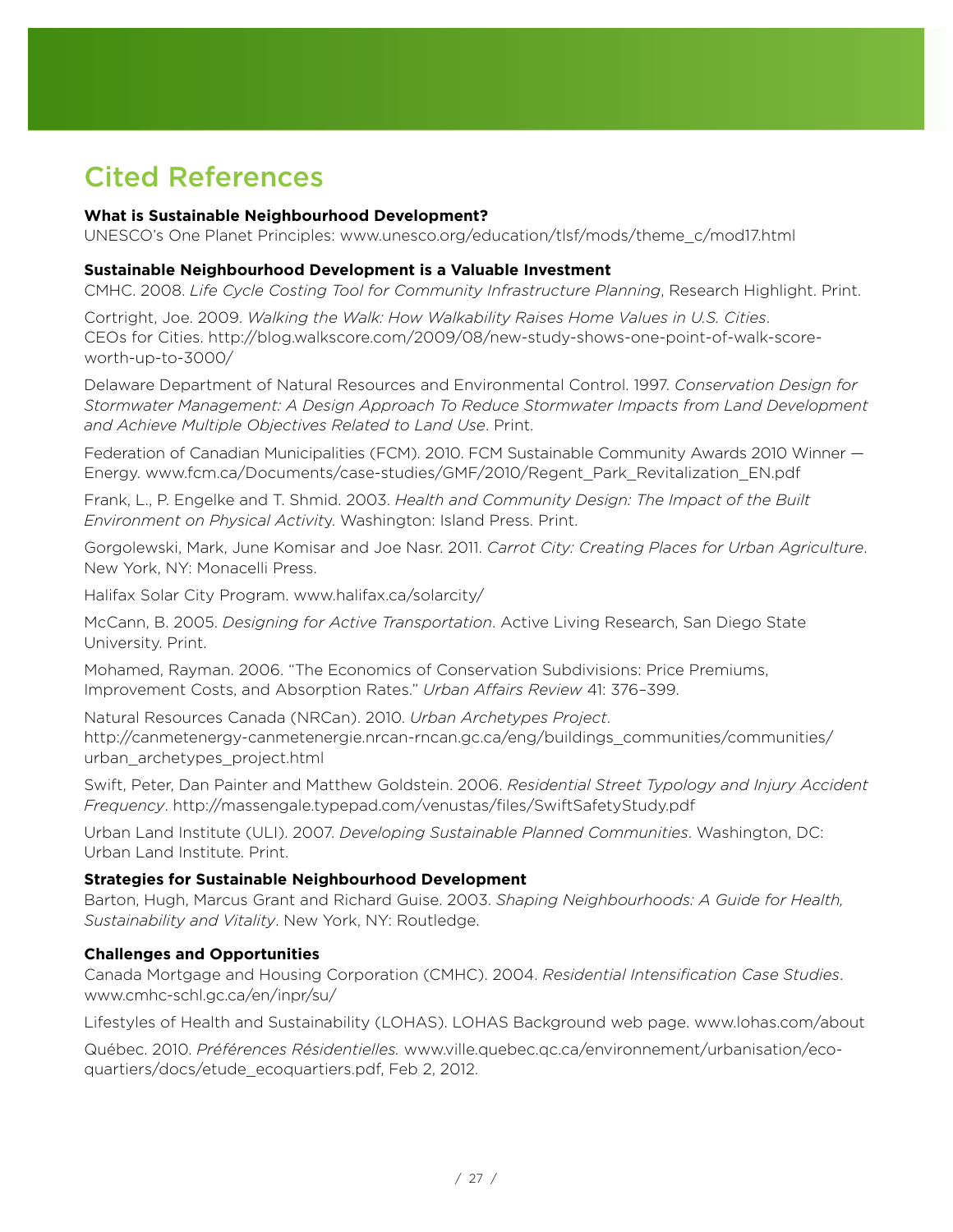### **Financial Solutions**

2030 Districts: www.2030districts.org

EcoDistricts: www.ecodistricts.org

HDR Corporation. May 30, 2014. *The City of Edmonton: Sustainable Return on Investment Analysis of LEED™ Certification Levels for New Building Construction*. The City of Edmonton. http://www.edmonton.ca/city\_government/documents/PDF/Edmonton\_LEED\_SROI.pdf

Langdon, Davis. *Cost of Green Revisited: Re-examining the feasibility and cost impact of sustainable design in light of increased market adoption*. 2007. Web.

Rocky Mountain Institute. 1998. *Green Development: Integrating ecology and real estate*. Toronto: John Wiley and Sons, 1998.

Tridel, 2015. [www.tridelbuiltgreen.com/commitment/greenfinancing.php](http://www.tridelbuiltgreen.com/commitment/greenfinancing.php )

### **Regulatory Solutions**

City of New Westminster. 2011. [www.newwestcity.ca/business/planning\\_development/development\\_](http://www.newwestcity.ca/business/planning_development/development_permits/sustainability_report_card.php ) [permits/sustainability\\_report\\_card.php](http://www.newwestcity.ca/business/planning_development/development_permits/sustainability_report_card.php ) 

### **Planning and Development Processes**

CMHC. *Transit-Oriented Development Case Study: The Bridges*, Calgary. Print.

Lennertz, Bill and Aarin Lutzenhiser. 2006. *The Charrette Handbook*. Chicago: American Planning Association.

Mayhew, Will and Elisa Campbell. 2009. *SUNLIVING: Developing neighbourhoods with a One Planet Footprint*. Web.

One Planet Communities. 2015. www.bioregional.com/oneplanetliving/

Zimmerman, Alex. *Integrated Design Process Guide*. Canada Mortgage and Housing Corporation. [www.](http://www.waterfrontoronto.ca/dbdocs//4561b14aaf4b0.pdf?PHPSESSID=bd) [waterfrontoronto.ca/dbdocs//4561b14aaf4b0.pdf?PHPSESSID=bd](http://www.waterfrontoronto.ca/dbdocs//4561b14aaf4b0.pdf?PHPSESSID=bd)

### **Marketing**

City of Langley. 2012. Brownfields Redevelopment Plan. [www.city.langley.bc.ca/sites/default/files/up](http://www.city.langley.bc.ca/sites/default/files/uploads/Business/Brownfield_Redevelopment_Strategy.pdf)[loads/Business/Brownfield\\_Redevelopment\\_Strategy.pdf](http://www.city.langley.bc.ca/sites/default/files/uploads/Business/Brownfield_Redevelopment_Strategy.pdf)

Federation of Canadian Municipalities. 2015. City of Langley, British Columbia — Brownfield Redevelopment Strategy (FCM Sustainable Communities Award Summary)

#### **Contracting**

International Institute for Sustainable Development. 2012. *Business and Sustainable Development: A Global Guide — Performance Contracting*. [https://www.iisd.org/business/tools/bt\\_pc.aspx](https://www.iisd.org/business/tools/bt_pc.aspx)

Light House. 2011. *TaigaNova Eco-Industrial Park*. [http://www.sustainablebuildingcentre.com/](http://www.sustainablebuildingcentre.com/taiganova-eco-industrial-park/nggallery/image/fm-site-plan?q=taiganova-eco-industrial-park/nggallery/image/acfn_building2&/) [taiganova-eco-industrial-park/nggallery/image/fm-site-plan?q=taiganova-eco-industrial-park/](http://www.sustainablebuildingcentre.com/taiganova-eco-industrial-park/nggallery/image/fm-site-plan?q=taiganova-eco-industrial-park/nggallery/image/acfn_building2&/) [nggallery/image/acfn\\_building2&/](http://www.sustainablebuildingcentre.com/taiganova-eco-industrial-park/nggallery/image/fm-site-plan?q=taiganova-eco-industrial-park/nggallery/image/acfn_building2&/)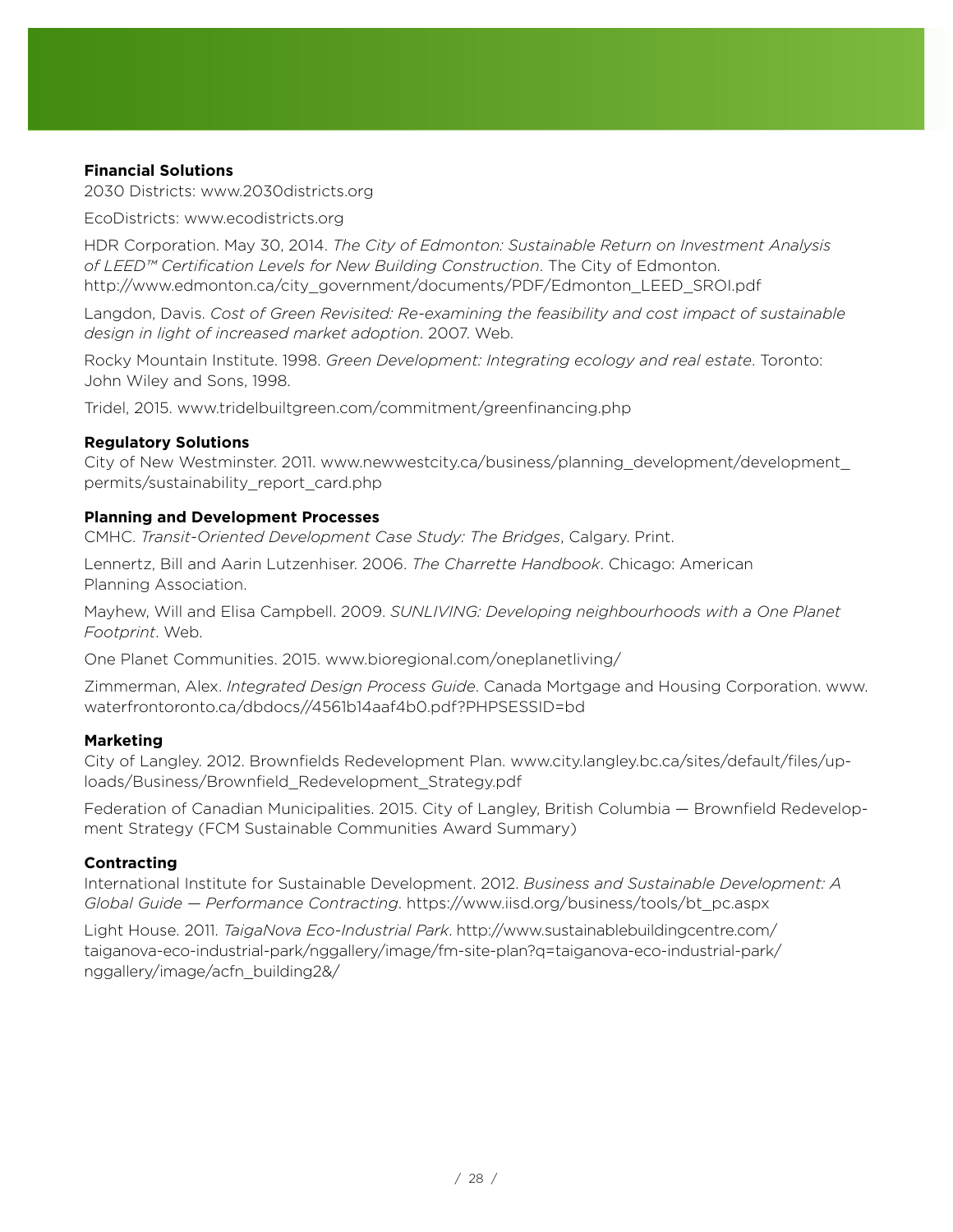

FEDERATION FÉDÉRATION<br>OF CANADIAN CANADIENNE DES<br>MUNICIPALITIES MUNICIPALITÉS

## **Green Municipal Fund**

## **The Green Municipal Fund: more than just funding!**

- We inspire innovation by sharing best practices, project examples and lessons learned.
- We connect leaders and communities with experts, peers and allies across Canada.
- We build municipal capacity with training, tools and resources.
- We help finance innovative projects at competitive rates.



**Contact a GMF advisor today for more information: 1-877-997-9926**

The Government of Canada endowed FCM with \$550 million to establish the Green Municipal Fund™. The Fund supports partnerships and leveraging of both public and private-sector funding to reach higher standards of air, water and soil quality, and climate protection.

**Canadä**